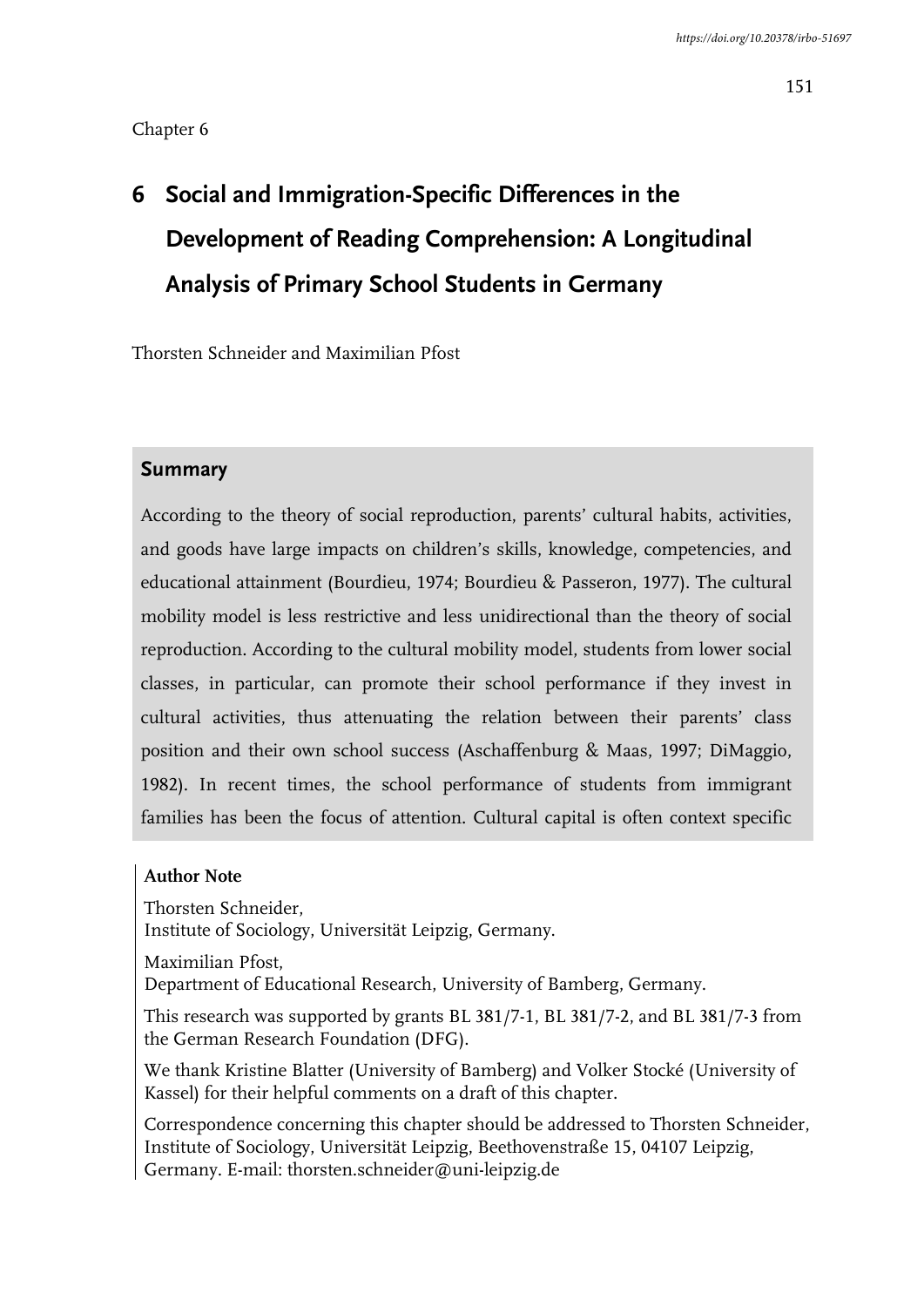and might lose its value as a consequence of immigration. Therefore, the relation between parents' cultural capital and students' school success should be weaker. However, according to the cultural mobility model, the relation between students' own cultural capital and school success should be stronger.

To provide new evidence on this topic, we analyzed panel data with value-added models on reading literacy from Grades 3 to 4. The data were derived from the BiKS-8-14 longitudinal study (Educational Processes, Competence Development, and Selection Decisions in Preschool- and School-Age Children) that have been collected in two German states since 2006.

Our empirical analysis on progress in reading showed that the gap in reading comprehension between students from families with low and high education increases across time. There is evidence that participation in highbrow culture fosters progress in reading comprehension, especially when parents participate in such activities. In addition, the amount of reading in which a student engages has a strong influence. However, no effects could be found for the amount of time parents read newspapers or books, the number of books at home, or children's use of libraries. Our results provide support for theories on social reproduction (strong influence of parents' education and highbrow activities), but are also consistent with an extended version of the cultural mobility model (the influence of students' reading habits). Most indicators of various forms of cultural capital have similar effects in native and immigrant families.

In the sociology of education, the concept of "cultural capital" has been intensively debated and used in research for explaining social inequality in educational attainment. The term was brought into sociology and familiar disciplines by Bourdieu (1974; Bourdieu & Passeron, 1977). Subsequent studies have been more or less connected to this concept. DiMaggio's (1982; DiMaggio & Mohr, 1985) contributions and re-interpretation in particular have been very influential in the English-speaking research community (for a review, see Lareau & Weininger, 2003). However, despite similarities, there are also substantial differences between these two concepts. Major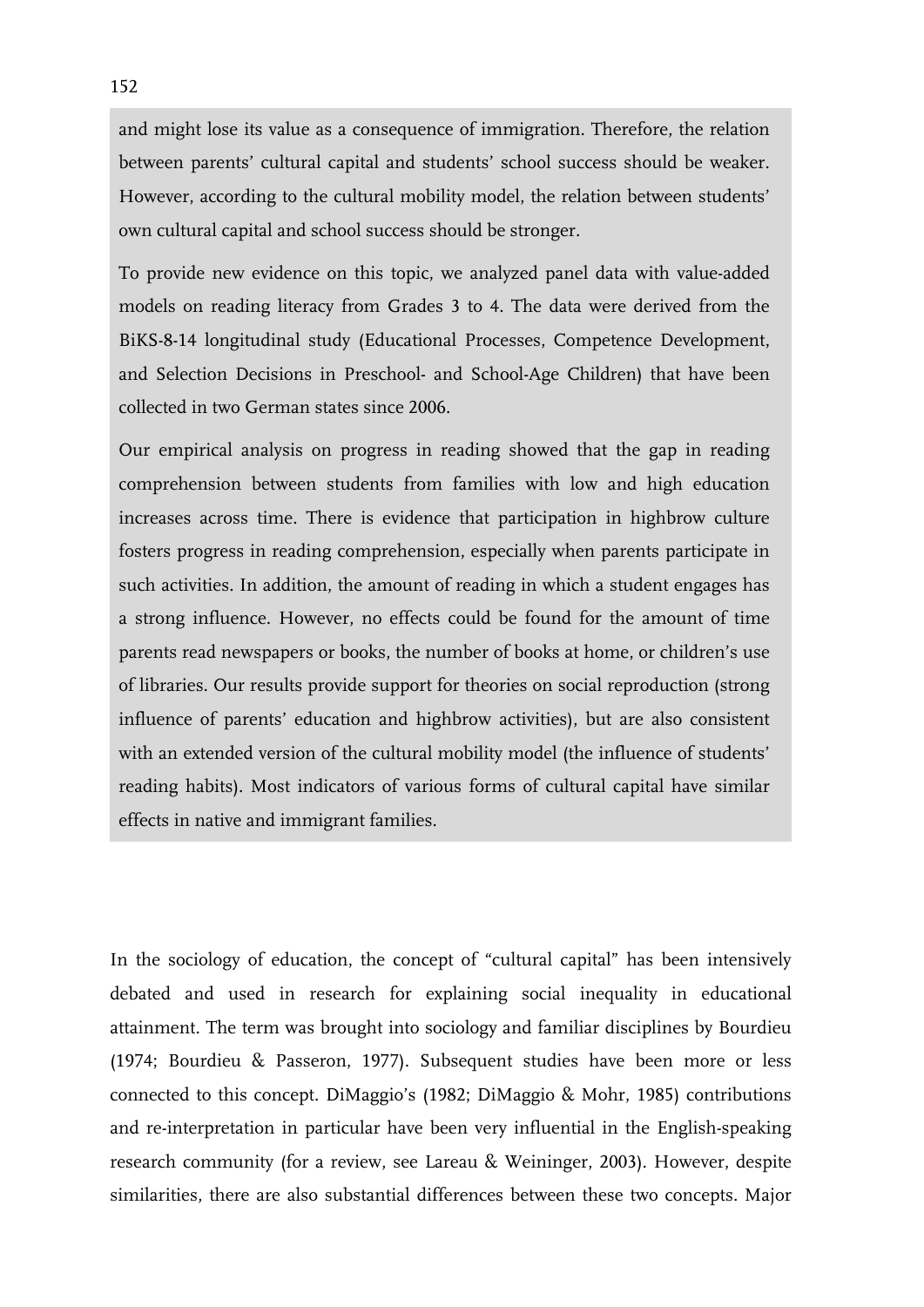discrepancies concern the breadth of cultural capital and the potential to make strategic investments in cultural capital to promote the upward mobility of offspring from less privileged families.

Stemming from the general concept of cultural capital, research has tried more and more to figure out which kind of cultural capital generates advantages in which educational areas. Researchers ask which aspects are relevant for the acquisition of cognitive competencies, which factors influence teachers' grading practices, and which kind of cultural capital is of special importance for the parent-teacher interaction. The main mechanisms that are discussed are socialization, cognitive stimulation, and signaling. In addition, a broad research strand has focused on reading habits. In sociology, this is often done under the headline of cultural capital (De Graaf, De Graaf & Kraaykamp, 2000; Sullivan, 2001). Current educational research is looking closer at the development and educational careers of children raised by immigrants, but little research has been conducted on the importance of cultural capital for educational success in immigrant families. As cultural capital is often context specific, it might be obliterated after a family immigrates to a new country.

In this chapter, we investigate the importance of cultural capital for the development of reading comprehension in primary school in Germany. We focus on mechanisms that foster reading literacy development. Therefore, we differentiate between cultural capital that refers to parental education, cultural goods (e.g., books in the household), participation in the elite culture (e.g., beaux arts), and individual reading habits. Furthermore, concerning the elite culture and reading habits, we distinguish between parents' and students' activities. We also discuss whether and how the importance of cultural capital varies between native and immigrant students.

## **Explanations and Previous Findings on the Importance of Cultural Capital: Social Reproduction, Cultural Mobility, and Reading Habits**

Bourdieu's work (Bourdieu, 1974; Bourdieu & Passeron, 1977) is the point of departure for the concept of cultural capital. Thereby, his notion of cultural capital embraces not only educational certificates and cultural goods, but also "inculcated forms" such as abilities, skills, knowledge, and taste. Furthermore, cultural capital in an embodied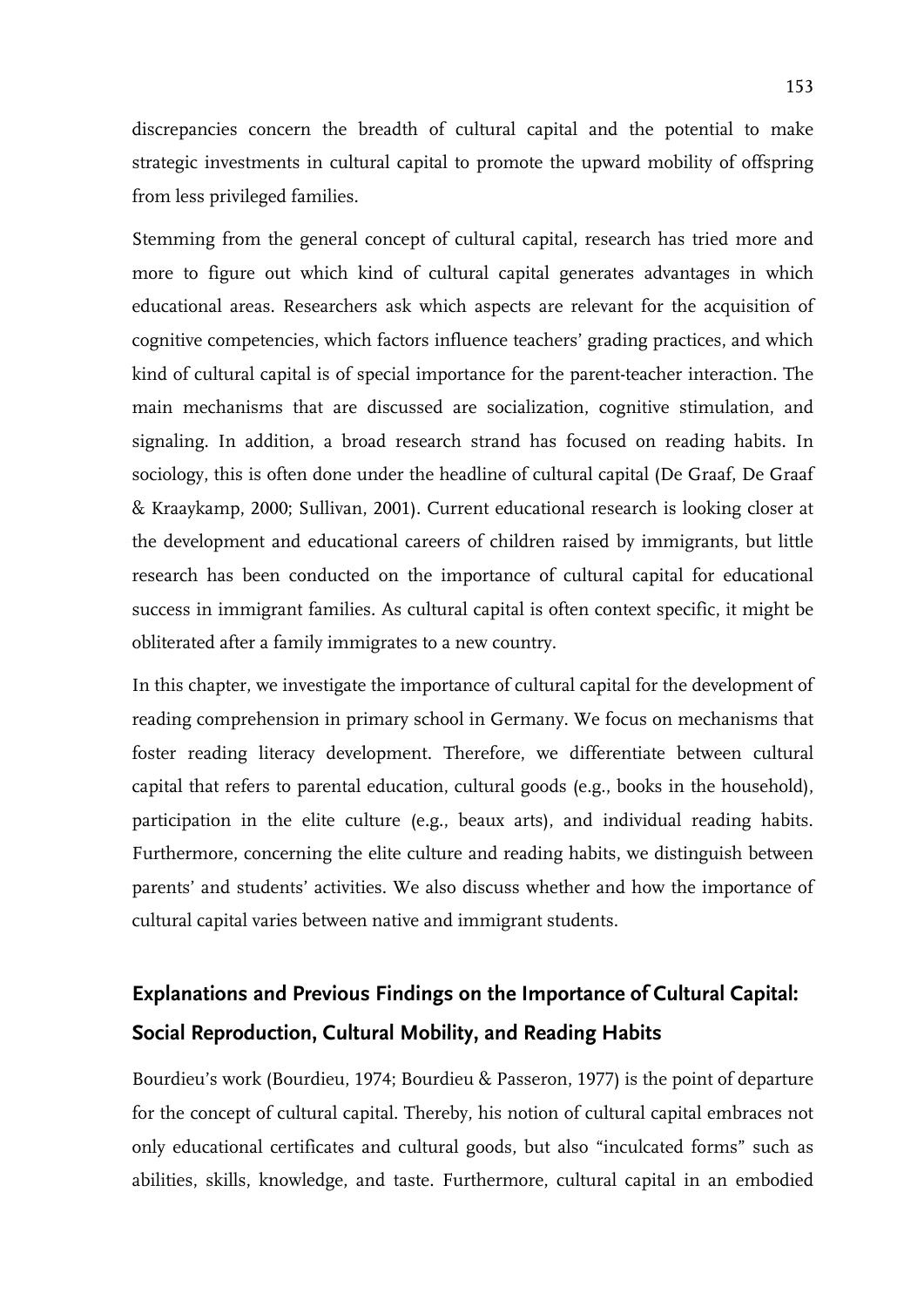state is primarily acquired in the family of the student, but as students grow older, it can also be acquired in school. Children enter the education system with different cognitive abilities and skills as well as behavior modes, which may be in part the product of class-specific socialization processes (Hart & Risley, 1992; Petrill, Deater-Deckard, Schatschneider, & Davis, 2005; Rodríguez-Brown, 2011). Bourdieu (1974; 1986; Bourdieu & Passeron, 1977) supposes that those better endowed by their families profit more from schooling and acquire new competencies much faster. In addition, the origin of the cultural capital should make a difference. Those who had the opportunity to learn from their families are designated by ease, whereas those who primarily acquired cultural capital in school are pedantic because people reveal their origin as they apply their cultural capital (Bourdieu, 1984). However, there is a lack of explicit explanation for how the transmission of cultural capital from parents to children occurs.

It is important to note that Bourdieu's (1984) approach belongs to the so-called conflict theories. According to these theories, social classes have different interests and the dominant social classes try to preserve their privileges across time and generations. In Bourdieu's version, cultural capital is crucial for securing these advantages. In general, the dominant classes impose study content, and school teachers favor children from the dominant classes because of their higher linguistic skills, specific knowledge, effort, and style. Teachers pay more attention to students from the privileged classes and give them better grades, even if they only perform as well as other students (cf. Lorenz, 2011). The function of the education system is to provide the students of the upper social classes with the highest educational degrees and students from the lower classes with lower degrees while pretending that these differences are merit based. This process of legitimation masks the intergenerational reproduction of classes, also known as social reproduction.

DiMaggio and Mohr's (1985) point of departure is Weber's (1922/1978) distinction between class and status ("Stand"). The first is defined by position and life chances in a market economy, whereas the second is defined by honor (social prestige), lifestyle, and social closure. In developed market economies, the relation between class and status is assumed to be loose, but "[t]he ability to participate in a status culture is a cultural resource that permits actors to get ahead" (DiMaggio & Mohr, 1985, p. 1235).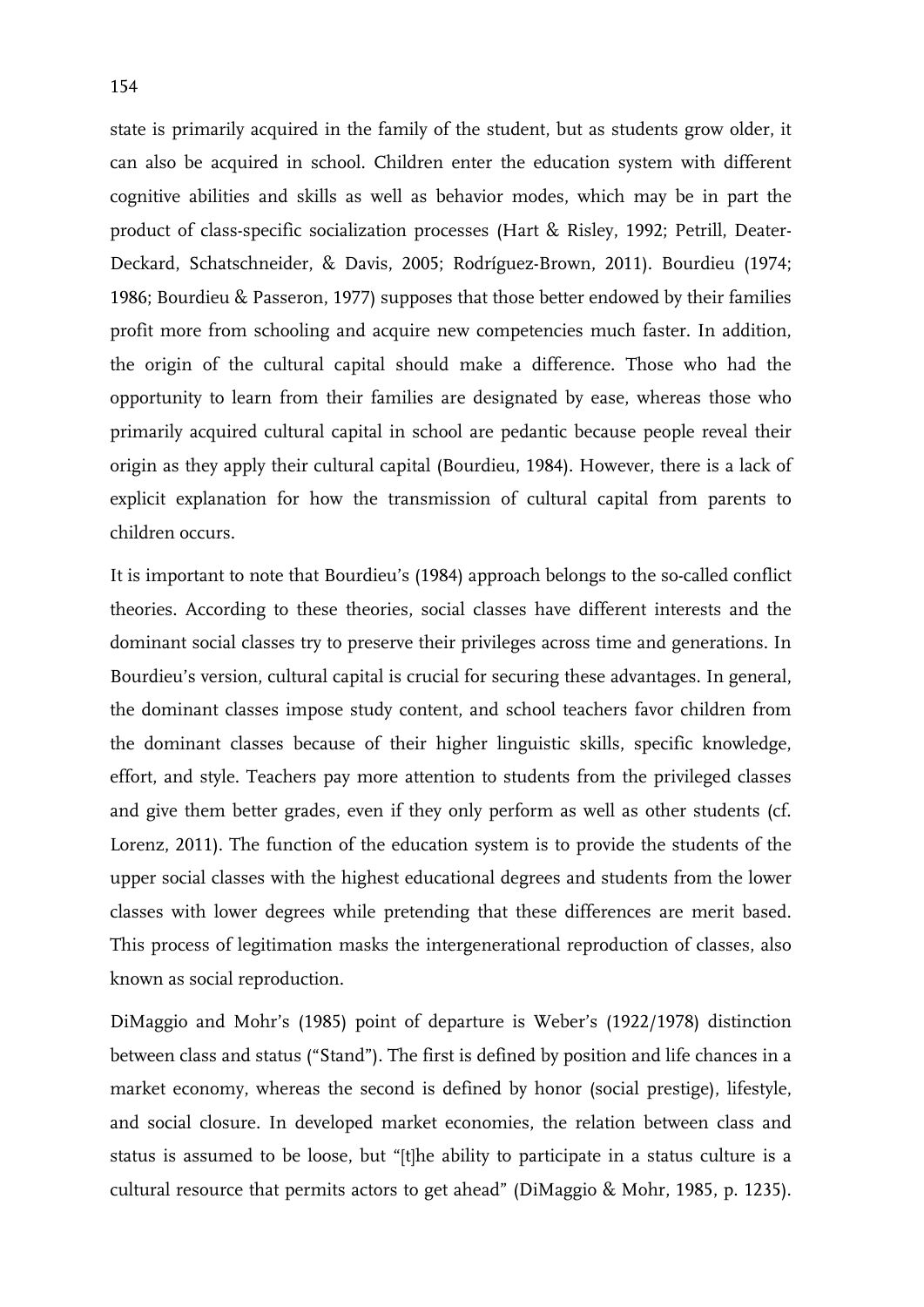In other words, DiMaggio and Mohr's aim is to extend the established measure of class positions derived by occupation or educational attainment and to include indicators of status, especially of interest and participation in status culture. In this approach, parental education is an indicator of class position, whereas cultural participation is an indicator of status.

Modern societies may be characterized by affluence, democracy, mass media, consumption, and so forth. Even or just because of these conditions, status is still relevant for social positioning or achieving interests and goals. "(…) the status culture (…) retains its interactional potency for several reasons. First it has become a significant part of the formal educational system and, through that system, has been diffused, as a cultural model, throughout the class structure. Second, it is preserved through status emulation by many members of the middle class, who have adopted both the cultural tradition and the ideology that legitimates it. Third, interest in and familiarity with high culture are still related to class position, albeit imperfectly (…). Finally, high-culture activities (…) are still primarily dominated by occupants of high class positions" (DiMaggio & Mohr, 1985, pp. 1236-1237). So, what are the mechanisms relating cultural capital to students' attainment? It's "(a) increasing their opportunities for special help from teachers and other gatekeepers, (b) permitting them to develop generalized reputations as 'cultured persons', and (c) facilitating access to social milieus in which education is valued and in which information about educational opportunities is available" (DiMaggio & Mohr, 1985, p. 1240). Taken together, the mechanisms relating cultural capital to students' attainment do not highlight positive influences for academic achievement, but rather positive evaluation and recognition by significant others (Laureau & Weininger, 2003).

Comparing these different approaches, three major differences between the work by Bourdieu (Bourdieu, 1974; Bourdieu & Passeron, 1977) and the work by DiMaggio and Mohr (1985) become apparent: First, according to Bourdieu, the main function of the education system is to mask social reproduction. By contrast, DiMaggio and Mohr do not make such an assumption. Second, according to DiMaggio and Mohr, students coming from the lower or middle classes can have access to high-status culture and can profit from this access to high-status culture in terms of educational outcomes or in the labor market as well as the marriage market. In Bourdieu's theory, however,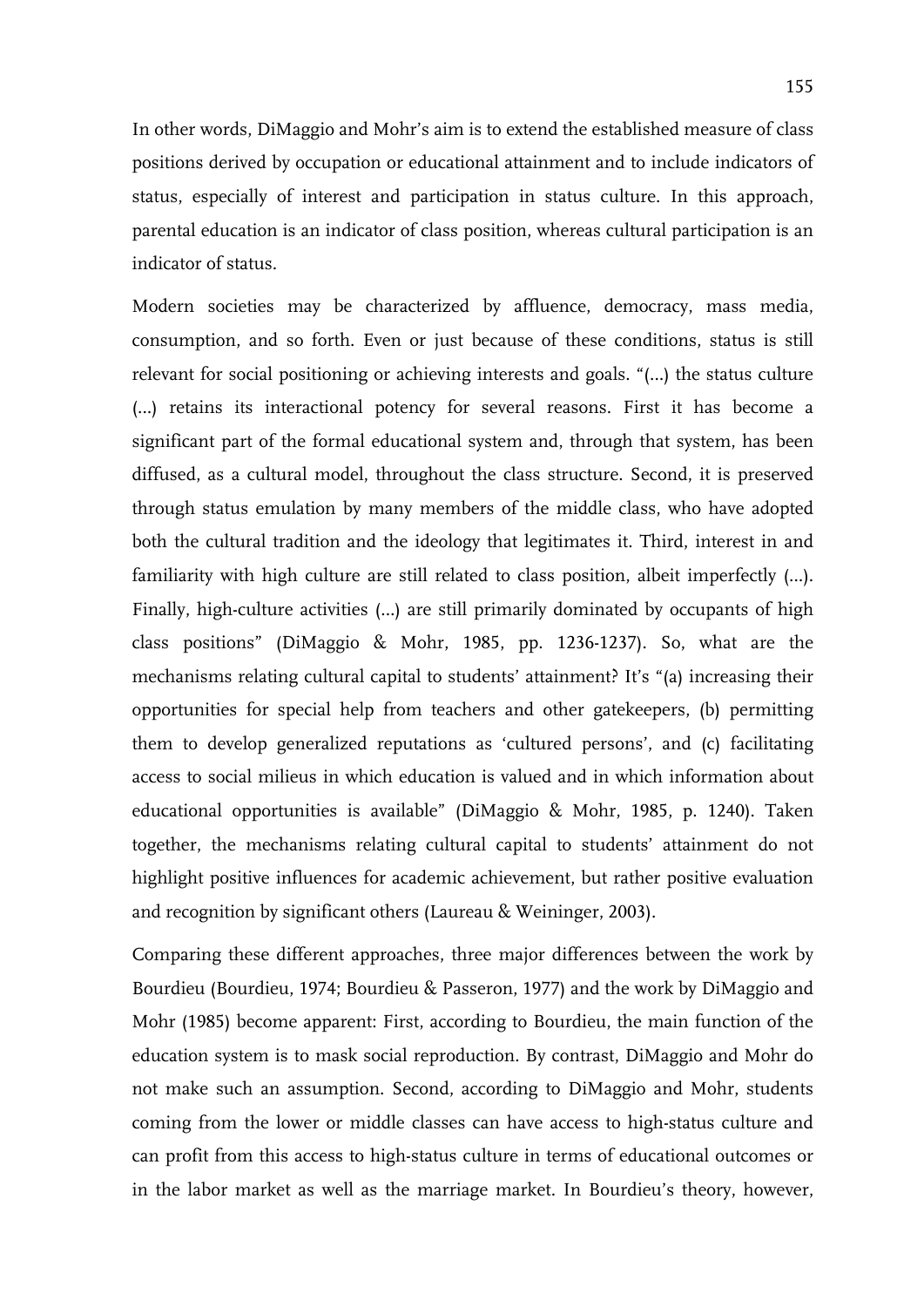students from the lower or middle classes will not be able to change or improve their class position. Finally, DiMaggio and Mohr distinguish between parental education as a class indicator and cultural participation and interest as status indicators. We do not, however, find such a distinction in the work by Bourdieu.

## **Empirical Studies Relating Social Reproduction, Cultural Capital, and Educational Success**

An important empirical contribution was provided by Aschaffenburg and Maas (1997), who tested rival hypotheses derived from Bourdieu's theory of social reproduction and DiMaggio's approach to cultural mobility. In their study, Aschaffenburg and Maas investigated whether and how parental cultural capital and students' participation in highbrow art impacted transitions in students' educational careers in the US. Students' cultural activities, such as performing or taking theoretically oriented lessons in music and the visual arts and taking performance classes such as in ballet and acting, were surveyed of students of different ages and thereby at different stages in the education system and by context. The context refers to activities in and outside of school. Activities in school should be accessible to all students, whereas activities outside of school should depend more strongly on the resources and initiative of the family. The four transitions under study were the beginning and termination of high school as well as the beginning and termination of college. They found that students' participation in cultural activities went hand in hand with higher probabilities of completing an educational stage and making the transition to the next educational stage. Furthermore, current activities were found to be more important for differences in the transition rates compared to earlier activities. Finally, the effects of different cultural activities were found to weaken over the educational careers of the students. Cultural activities outside the school, which may be mainly induced by the family, were found to have a stronger impact than voluntary cultural activities in school. Nevertheless, activities in school remained relevant. In addition, students' cultural activities had positive impacts on transitions in the education system even if parental capital was taken into account. Conclusively, all these findings are highly consistent with the cultural mobility model. Obviously, the assumption about social reproduction in its strictest sense – that parents' cultural capital is inculcated in children before they enter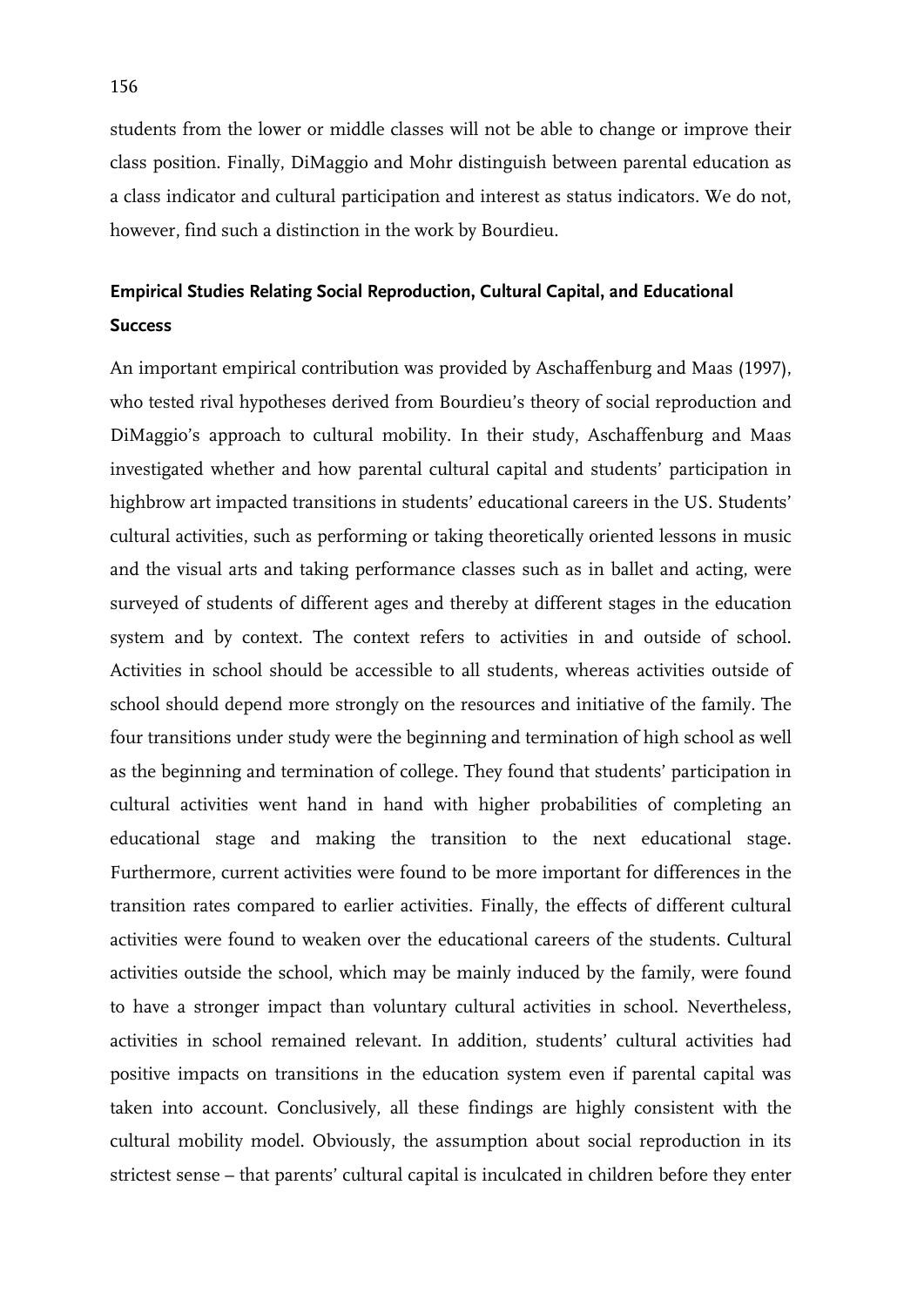school and that advantages and disadvantages are amplified by the student's school career – does not hold. Nevertheless, in three of the four educational transitions in the study, parents' cultural participation was positively associated with transitions, giving some credit to the theory of social reproduction.

Several attempts have been made to distinguish between different types of cultural capital in order to provide further insight into the mechanisms that relate cultural capital to educational success. Thereby, the development of academic achievement has been given greater attention. Some studies, for example, have discriminated between participation in beaux arts (e.g., theater, museums) and reading behavior. The first is seen as an indication that the student belongs to some status group, which is recognized and positively valued by teachers, whereas the second is a more direct way to enhance cognitive skills (e.g., vocabulary or text comprehension). De Graaf, Dirk, De Graaf, and Kraaykamp (2000), for example, found empirical evidence from the Netherlands indicating that parental reading is relevant for educational success, more so than mere participation in the field of highbrow art. "(…) parents who read frequently not only set the norm for their children, but exhibit more human capital and therefore can enhance their offspring's linguistic and cognitive skills" (DeGraaf et al., 2000, p. 98). Comparable results were reported by Crook (1997) for Australia. In addition, Cheung and Andersen (2003) provided evidence for the long-term effects of children's reading in leisure time. They analyzed data from the British National Child Development Study (NCDS) based on a sample of children born in 1958, with surveys at ages 11, 16, 23, and 33. Children's reading behavior at age 11 was positively related to the results of a general cognitive test conducted at the same age, national school examinations at age 16, the school type attended at the secondary level, and whether the student received a university degree. Then, in a study based on German primary and secondary school students, McElvany, Becker, and Lüdtke (2009) provided evidence for a model in which different measures of social class were related to the development of reading comprehension. Major parts of these social disparities in reading comprehension were mediated by cultural resources and activities of the parents, such as visiting libraries jointly with their children or making presents of books to their children.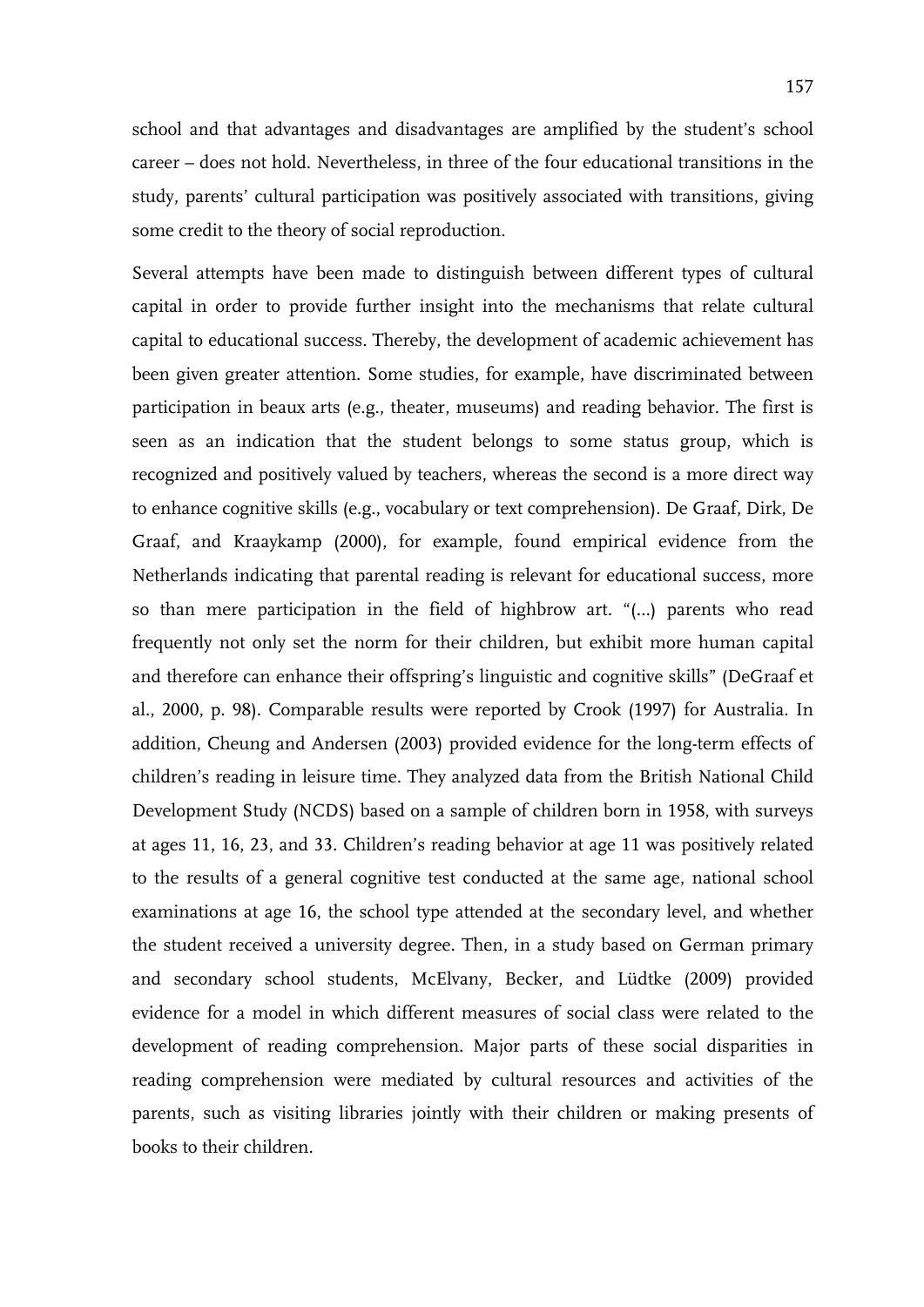One of the most fine-grained studies on cultural capital was provided by Sullivan (2001). She asked students in the 11th grade about their type and amount of reading, television viewing, music listening, music playing, as well as their participation in public and cultural events in England. In the case of reading and television viewing, she coded the answers about book titles and television programs according to their cultural content. In addition, students were tested on their knowledge of famous cultural figures and on their vocabulary (Sullivan, 2001, p. 899). The students also reported on their parents' cultural activities. "These [parents'] activities include reading (and number of books in the home), newspapers taken, type of music and radio stations listened to, participation in 'formal culture', and the subjects discussed by parents in the home" (Sullivan, 2001, p. 900). Moreover, Sullivan had access to students' results in the General Certificate of Secondary Education (GCSE). Her major findings were the following: The higher the family's class position, the more culturally active were the parents and students. Furthermore, the relation between social class and students' cultural activities was mediated by parents' cultural activities. Parents' cultural activities were correlated with students' vocabulary and cultural knowledge. But if students' cultural habits were taken into account, parents' cultural activities lost their ability to predict the results of the language indicator. Sullivan's research showed that reading and watching "relatively sophisticated" television programs were positively correlated with the results in both test domains. No such positive correlation could be found for participation in cultural events and listening to classical music (including playing an instrument). Regarding the results of the GCSE, the findings were comparable at a first step, but if vocabulary and knowledge tests were taken into account in multivariate models, students' reading and television viewing did not have any contribution. In line with previous research, but relying on more detailed indicators, Sullivan (2001) concluded that the process of cultural transmission is via cognitive enhancement and not via the signaling of status membership.

Finally, studies based on data from the Programme for International Student Assessment (PISA) have provided cross-national evidence on the importance of cultural capital for educational success. In his analysis based on data from 25 Western countries, Barone (2006) found that cultural capital, which was defined as possessing culture-related goods in the family household and engaging in parent-child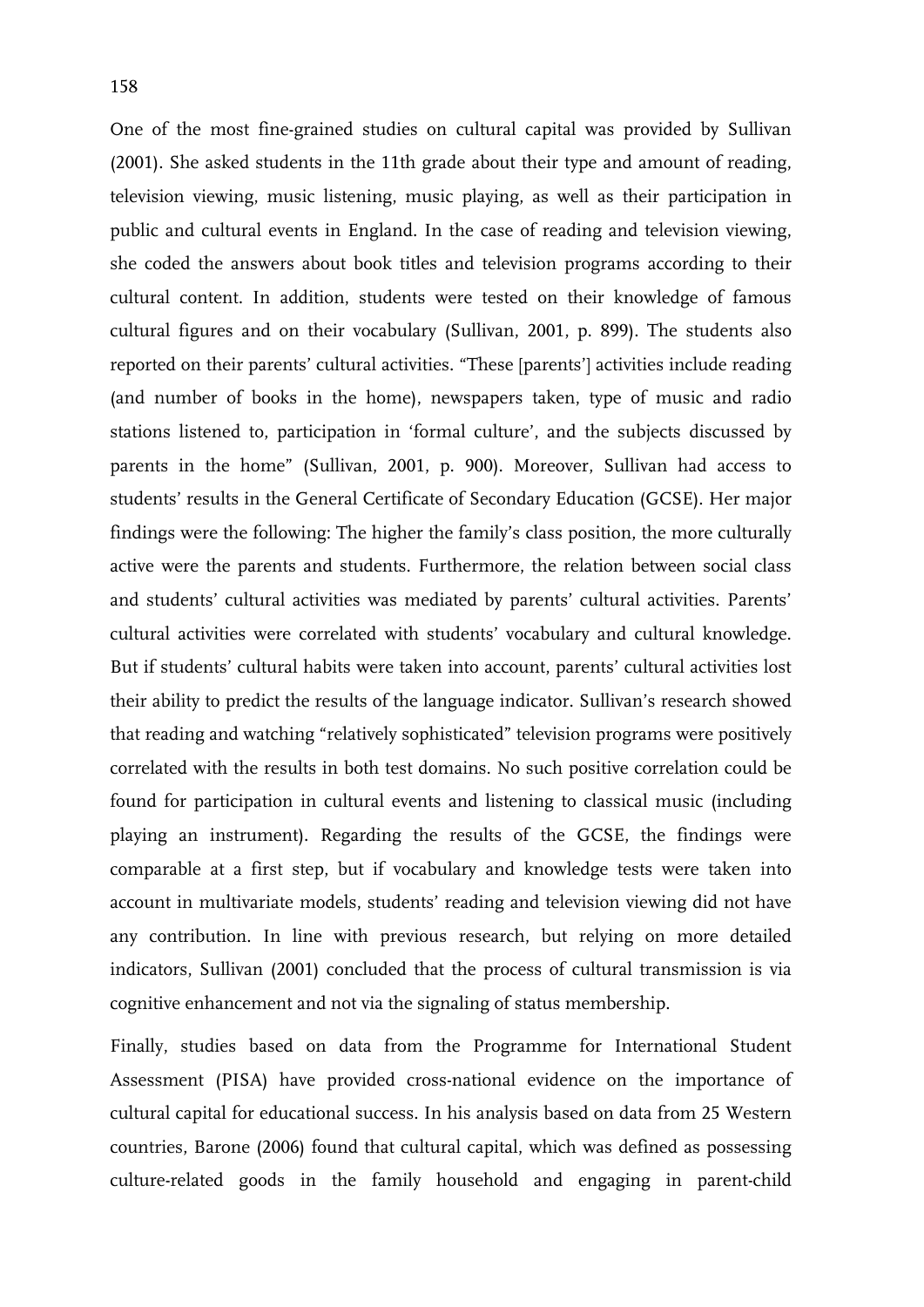communication about cultural topics, was correlated with school performance in all countries. In addition, cultural goods and communication partly mediated the relation between parents' socio-economic status and students' performance. However, substantial parts of the relation between parents' socio-economic status and students' academic performance remained unexplained, thus producing the hypothesis that the applied indicators of cultural goods and activities might not be sufficient for explaining this relation. In other words, one must consider the idea that additional features related to the socio-economic situation of the parents such as ambitions and educational aspirations may also have substantial relevance.

#### **Cultural Capital and Students' Performance in Immigrant Families**

There is not much research on the importance of cultural capital for educational success in immigrant families compared to native families. Furthermore, the rare studies that have compared the importance of cultural capital of families with and without immigration backgrounds have provided evidence that is quite mixed. According to Nauck, Diefenbach, and Petri (1998), the relations between parents' cultural and economic resources as measured by the highest educational degree and the need-adjusted household income and children's secondary school attainment are much weaker in immigrant than in native families. Based on a sample of primary school students in inner London, comparable findings were reported by Strand (1999). Although the author had only a proxy indicator of the cultural and economic capital of the family (i.e., the entitlement to a free school meal), he found quite strong interactions with students' ethnic-cultural background. The social gap in students' school performance in reading, writing, and mathematics between students who received a free school meal and students who did not receive such social support was highest for non-immigrant English students. However, smaller disparities were found for students with African, Caribbean, Indian, Pakistani, and any other immigration background.

Based on data from Germany, Kristen and Granato (2007) reported weaker relations between parental education level and the child's chances of receiving a general university entrance qualification (*Abitur*) for families with Turkish origin than for native German ones. However, these results could not be confirmed when students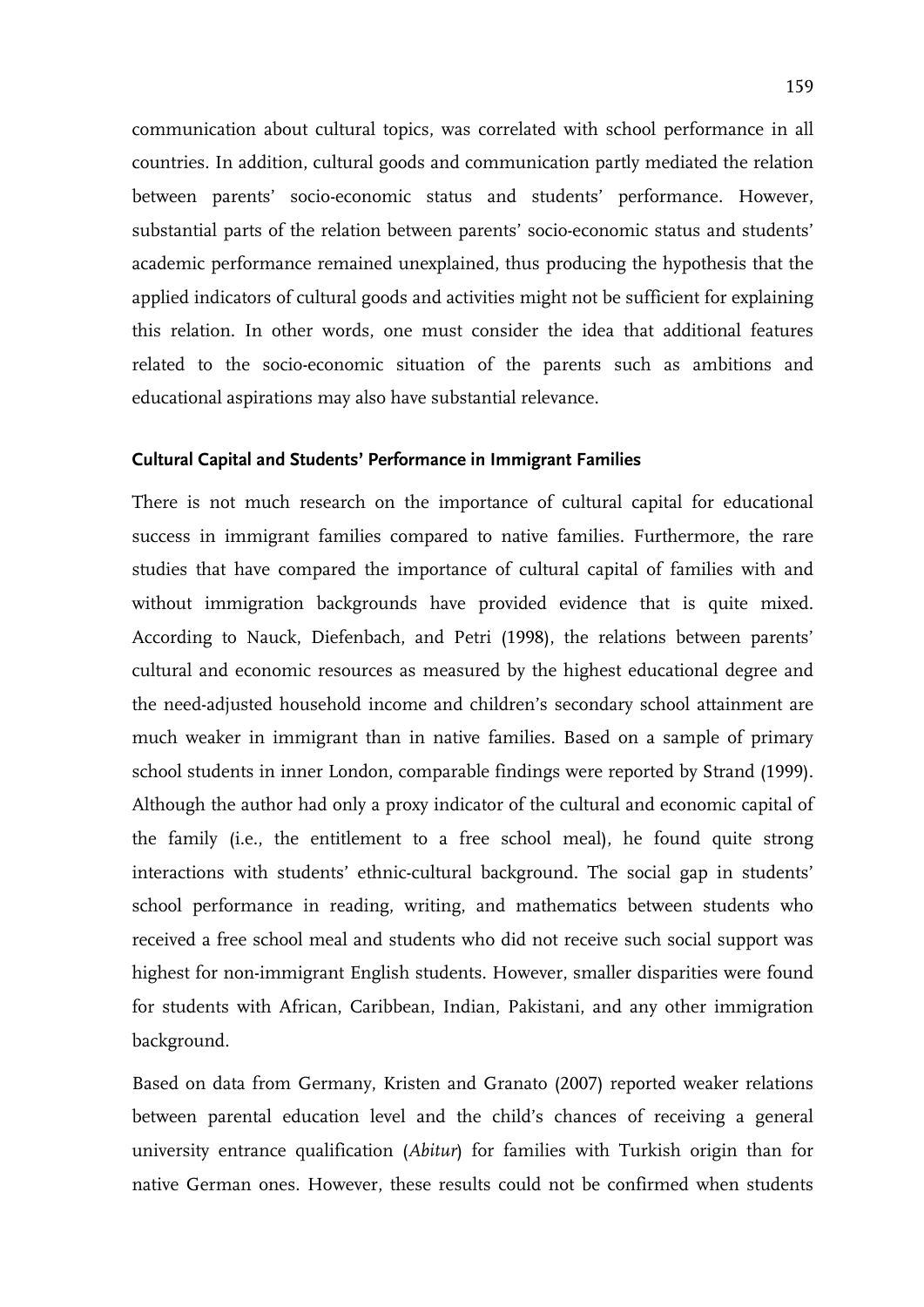from families hailing from Greece, Italy, Spain, Portugal, or the former Yugoslavia were considered. In her study focusing on the cultural knowledge of preschoolers aged 3 to 4, Becker (2010) provided additional insight into the role of speaking the German language for Turkish immigrant families. First, the author reported differences in the amount of cultural knowledge between children from Turkish families and natives as well as differences between children raised in families that were more or less engaged in activities such as "telling stories to child, reading books to child, (…) ever visited a zoo or circus, a library, and a museum or a theater" (Becker, 2010, p. 22). In general, children from Turkish families scored lower and children in more active families scored higher. For the Turkish students, however, Becker (2010) reported an interesting finding: A higher level of family activities went hand in hand with higher cultural knowledge scores the more often the family spoke German, the language of the receiving country. In other words, the amount of German language used by the members of immigrating families was found to moderate the effect of cultural activities on the development of cultural knowledge of the host country. The author assumed that with a higher rate of German language use in the family, the cultural content acquired by the cultural activities more and more resembled the cultural content found in families of the receiving country.

Leopold and Shavit (2013) provided a seminal contribution on the mechanisms (i.e., cognitive enhancement vs. signaling) responsible for the relation between cultural capital and school success. Therefore, they also took into account whether the cultural capital related to the country of origin of the immigrants was useful in the education system of the receiving country. The authors analyzed reading comprehension scores and grades in Hebrew and mathematics of immigrant students from the former Soviet Union and natives in Grades 4, 9, and 11 in Israel and found that "(…) immigrants and natives do not differ with regard to the effects of parental cultural capital on reading comprehension as measured by standard test scores. However, the two groups differ significantly in the effects of cultural capital on teachers' grades. The grades assigned to native students in both math and Hebrew are positively related to parents' reading behavior (as indicated by the number of books at home) and to their cultural habits, tastes, and cultural competencies, but among immigrants these relationships are much weaker or nil" (Leopold & Shavit, 2013, p. 10).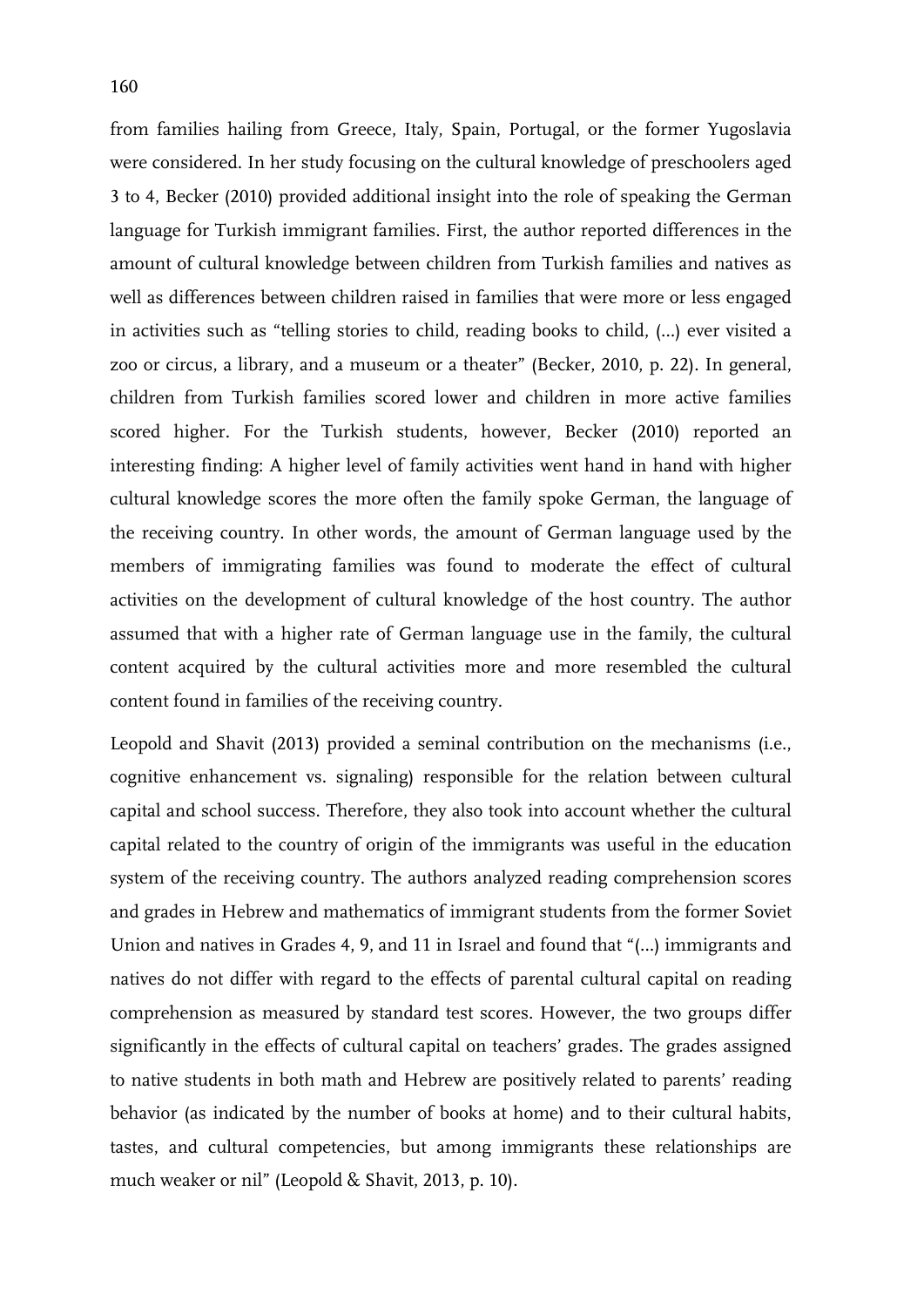In the end, what can we conclude with regard to the role of cultural capital in educational attainment for immigrant and non-immigrant students? First, parents' human capital and certificates acquired before immigration are not always (fully) recognized in the labor market of the receiving country. This can impede economic progress and the ability to achieve higher social positions (Friedberg, 2000; Chiswick, 1978). In addition, the intergenerational transmission of cultural capital and the process of students' educational attainment might be hampered. Cultural resources are often context specific. The highbrow culture of one society might be unknown or less valued in another one; for example, the classical authors might differ in French, German, Russian, Turkish, or Vietnamese contexts. In this case, the student's knowledge of and attachment to the highbrow culture of the (parents') country of origin might not contribute to school achievement and might not serve as a signal to teachers (Leopold & Shavit, 2013).

Second, language skills can also be conceptualized as a context-specific cultural resource, which loses some of its potential in the process of immigration (Chiswick & DebBurman, 2004). Research on the importance of the use of the dominant (school) language indicates that students perform better if their family members predominantly speak the language of the receiving country at home (Kristen, 2008; Stanat & Christensen, 2006).

Third, on the other hand, there might be spillover effects of cultural capital from one language context to the other language context; for the controversial discussion of spillover effects concerning (second) language acquisition, see Cummins (2003) and Esser (2006). For some forms of cultural capital, this means that although the capital was acquired in or is related to the country of origin, it might also influence the student's educational attainment in the host country. If cultural transmission mainly takes place via habits, the language and context specificity of cultural consumption would be rather irrelevant. Parents might go on reading books written in the language used in their country of origin so that their children have an increased probability of reading too even though the children may predominantly use texts written in the language of the receiving country.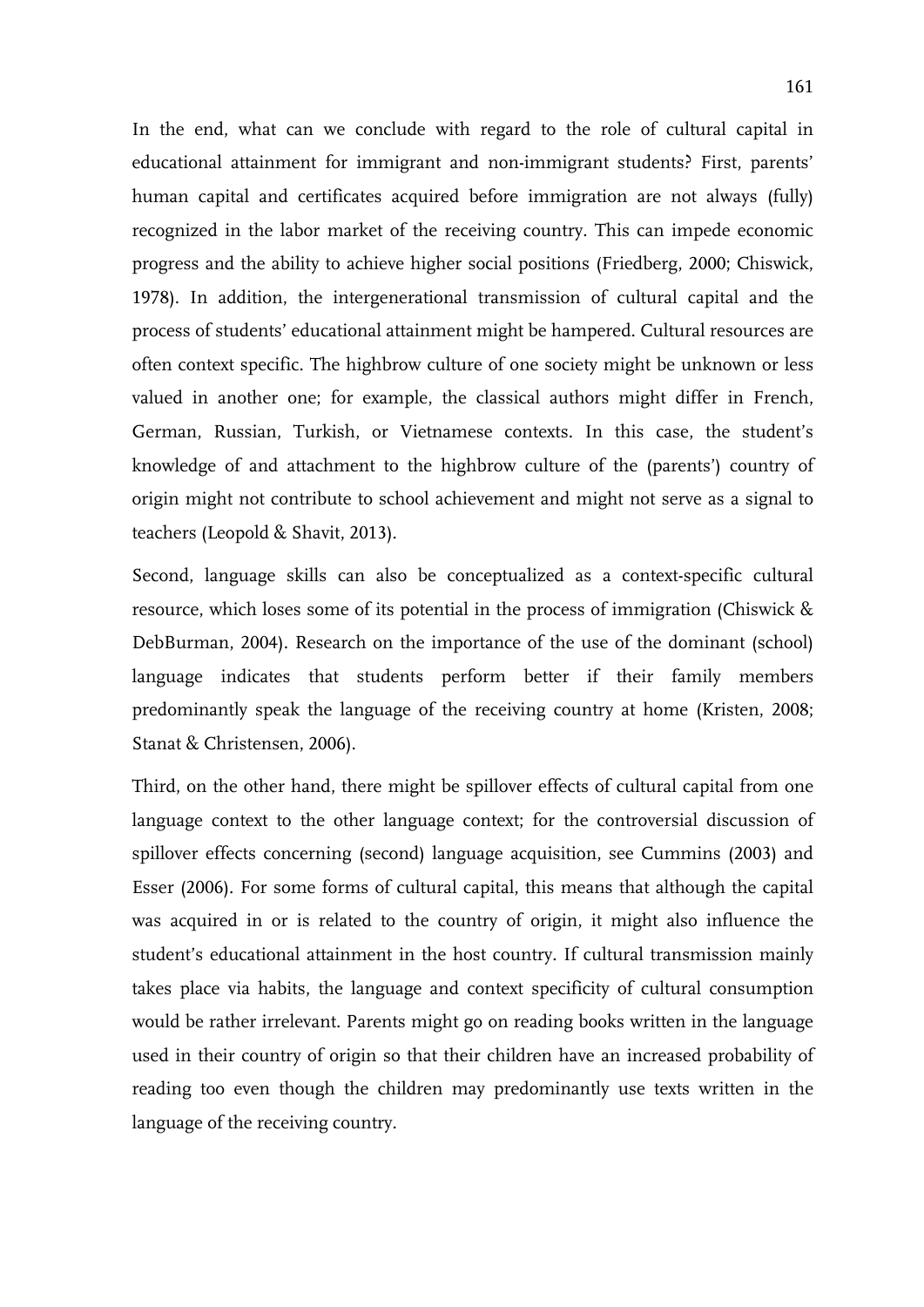### **Research Questions**

Although the BiKS longitudinal study provides several further possibilities, this chapter is exclusively dedicated to reading comprehension as the outcome to be explained. Furthermore, cultural capital should be more relevant for the acquisition of competencies and skills in language domains than in mathematics and science. Competencies in mathematics and science are mainly acquired in school, whereas a large proportion of the learning and practicing opportunities in the language domain is provided by the family. In this chapter, we focus on three major research questions:

- 1) What is the contribution of different forms of cultural capital on students' reading comprehension?
- 2) Does the impact of cultural capital on reading comprehension differ between students from native and immigrant families?
- 3) Do we find that the evidence favors the social reproduction theory or the social mobility model? According to the social reproduction theory, a child's cultural capital and school performance is a direct function of the parents' cultural capital (formal education, cultural activities, possession of cultural goods, etc.), whereas the cultural mobility model gives special credit to the child's activities. In contrast to DiMaggio and colleagues, who emphasized only the signaling effect of cultural activities, we further extended the social mobility model to the effect of cognitive stimulation on students' cognitive development.

In order to provide answers to these three questions, we distinguished between parental education, number of books in the household as cultural goods (reproduction), and the children's use of libraries (mobility), the children's and parents' highbrow activities as well as the amount of reading, and how much the German language is used in families with immigration backgrounds.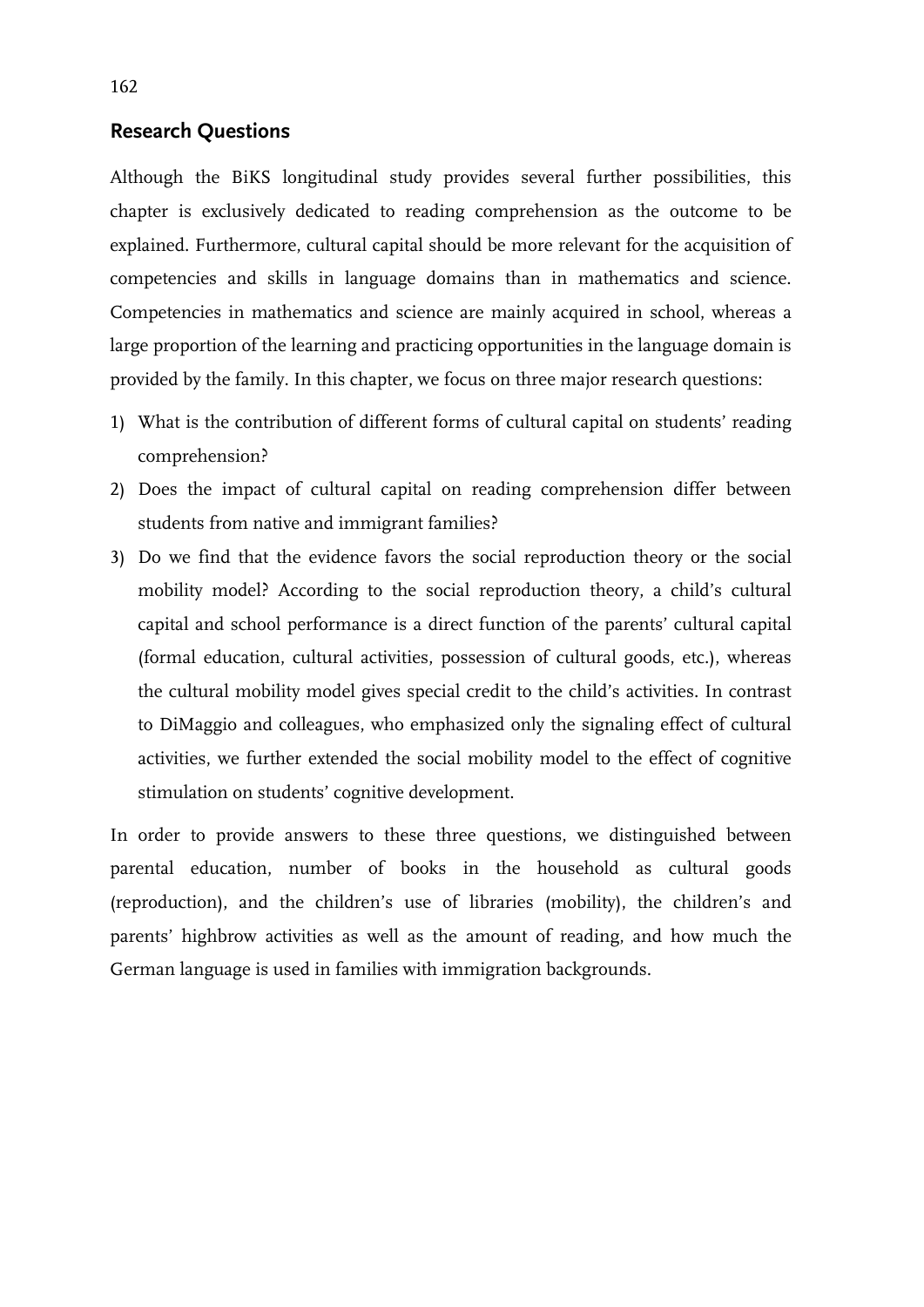#### **Method**

#### **Sample**

-

All analyses refer to data collected within the framework of the Bamberg BiKS-8-141 longitudinal study. The interdisciplinary BiKS research group, founded in 2005, consists of researchers from disciplines such as education, psychology, and sociology (cf. Lorenz, Schmitt, Lehrl, Mudiappa & Roßbach, chapter 2, this volume). In this chapter, we used data from the second cohort, which traced the development of students from the third grade up to the ninth grade (cf. von Maurice et al., 2007). In total, data from *N* = 2,395 primary school students attending 155 classes at 82 different schools were available. In elementary school, students were tested three times. The first measurement point took place at the beginning of the second term of Grade 3. Consecutive measurement points took place in the middle of the first term of Grade 4 and finally at the end of the second term of Grade 4. After the transition into secondary school, data collection took place annually at the end of the academic year. Students were tested with a broad battery of competence measures. In addition, student data collected through standardized questionnaires were available. The students' parents participated in a computer-assisted telephone interview (CATI). And finally, a questionnaire for the students' teachers comprising questions about the school class composition, teaching methods, and the educational background of the teacher as well as questions about individual children participating in the study was administered.

The current chapter presents data from the first and third measurement point, when the students attended the third and fourth grades, respectively. Cases with unit nonresponse, which includes both students who had not been tested and parents who had not provided an interview at one or both testing points, were excluded from all analyses ( $n = 785$ ; 32.8%). Further,  $n = 136$  (5.7%) cases were excluded due to item nonresponse, resulting in a final sample of  $n = 1.474$  students and their parents used in our analyses. Parents respectively students remaining in the sample differed in some characteristics from those being excluded: For example, parents remaining in the

<sup>&</sup>lt;sup>1</sup> BiKS is the acronym for the German title "Bildungsprozesse, Kompetenzentwicklung und Selektionsentscheidungen im Vor- und Schulalter," which means "Educational Processes, Competence Development, and Selection Decisions in Preschool and School Age" in English.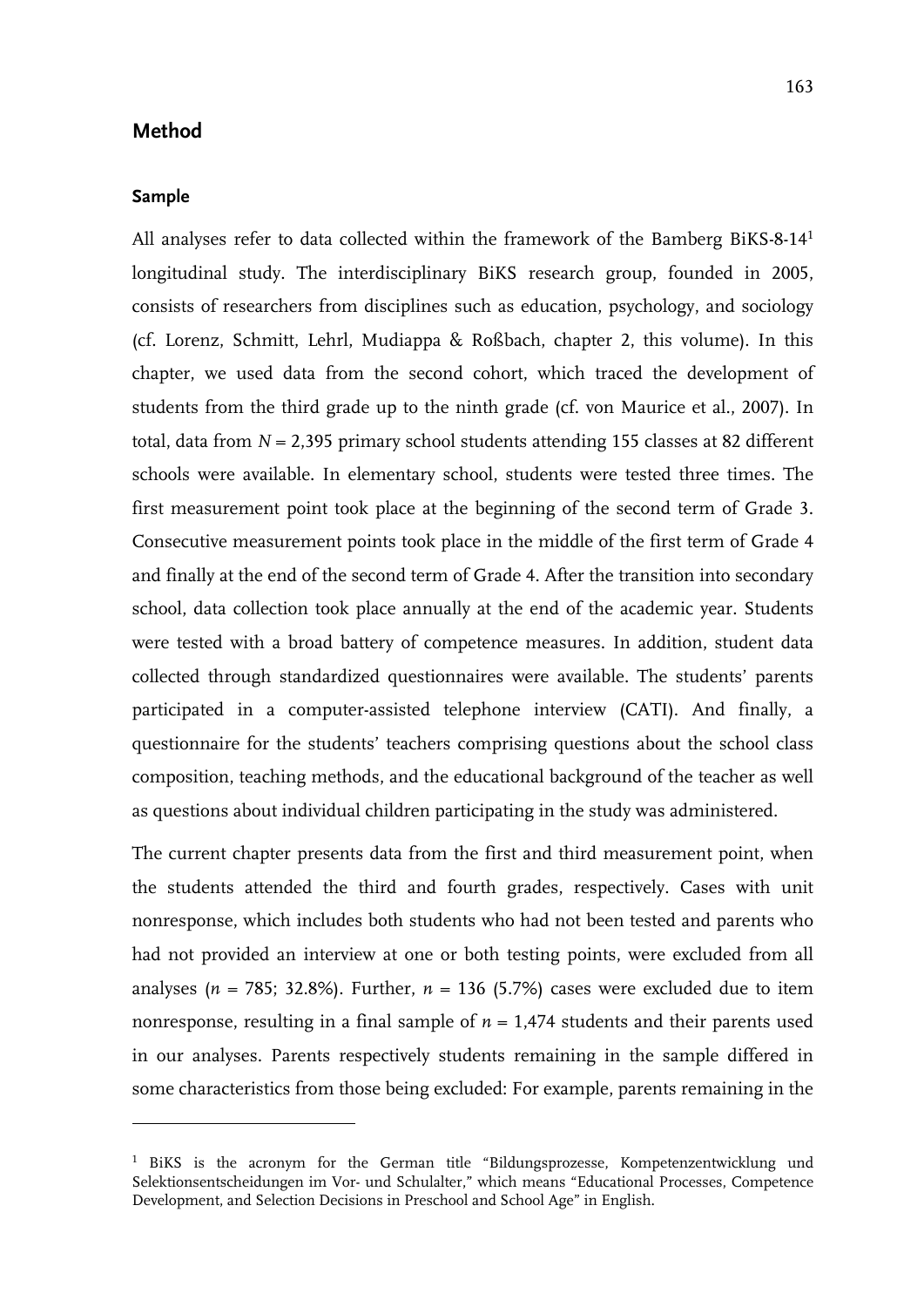sample were better educated (13.7 vs. 12.9 years) and had less often an immigration background (17.4 vs. 36.1%). Students remaining in the sample performed better in the first reading test (48.1 vs. 51.3).

The average age of the students in the analyzed sample was 9.2 years in Grade 3 and 10.3 years in Grade 4. Seven hundred sixty-eight (52.1%) students were male and 706 (47.9%) students were female.

#### **Measures**

The dependent variable was *reading comprehension* at the end of the fourth grade (measured at the third measurement point). Because we focused on changes in reading comprehension, we also took into account reading comprehension in the middle of the third grade (measured at the first measurement point). At the first measurement point, reading comprehension was measured by a sample of 13 short texts with 20 multiple-choice items from the subscale "text comprehension" of the "Ein Leseverständnistest für Erst- bis Sechstklässler" (ELFE 1-6; Lenhard & Schneider, 2005). At the third measurement point, the ELFE subscale "text comprehension" was lengthened by adding three new texts with six multiple-choice items developed by the BiKS research group. This test elongation was necessary in order to avoid ceiling effects. For the reading comprehension test, the students had to read a given text, search the relevant information, and generate inferences from the text to answer the given items. Test time was limited to 7 min for the entire reading comprehension test. The item difficulty parameters were estimated within an IRT framework assuming a 1 parameter Rasch model with a Gaussian population distribution. In a first step, item difficulty parameters were estimated for the 26 reading comprehension items used at the third measurement point. Subsequently, the item difficulty parameters of the 20 reading comprehension items used at the first measurement point were fixed to guarantee a common metric. The individual student's ability was estimated by Weighted Likelihood Estimates (WLEs) using the ConQuest software package (Wu, Adams, Wilson, & Haldane, 2007). WLE scores were subsequently T-standardized  $(M = 50, SD = 10)$  based on the first measurement occasion. The internal consistencies (Cronbach's  $\alpha$ ) of the measures were satisfactory for all time points ( $\alpha$ time 1 = .88,  $\alpha$ time 2 = .87, and  $\alpha$ time 3 = .89).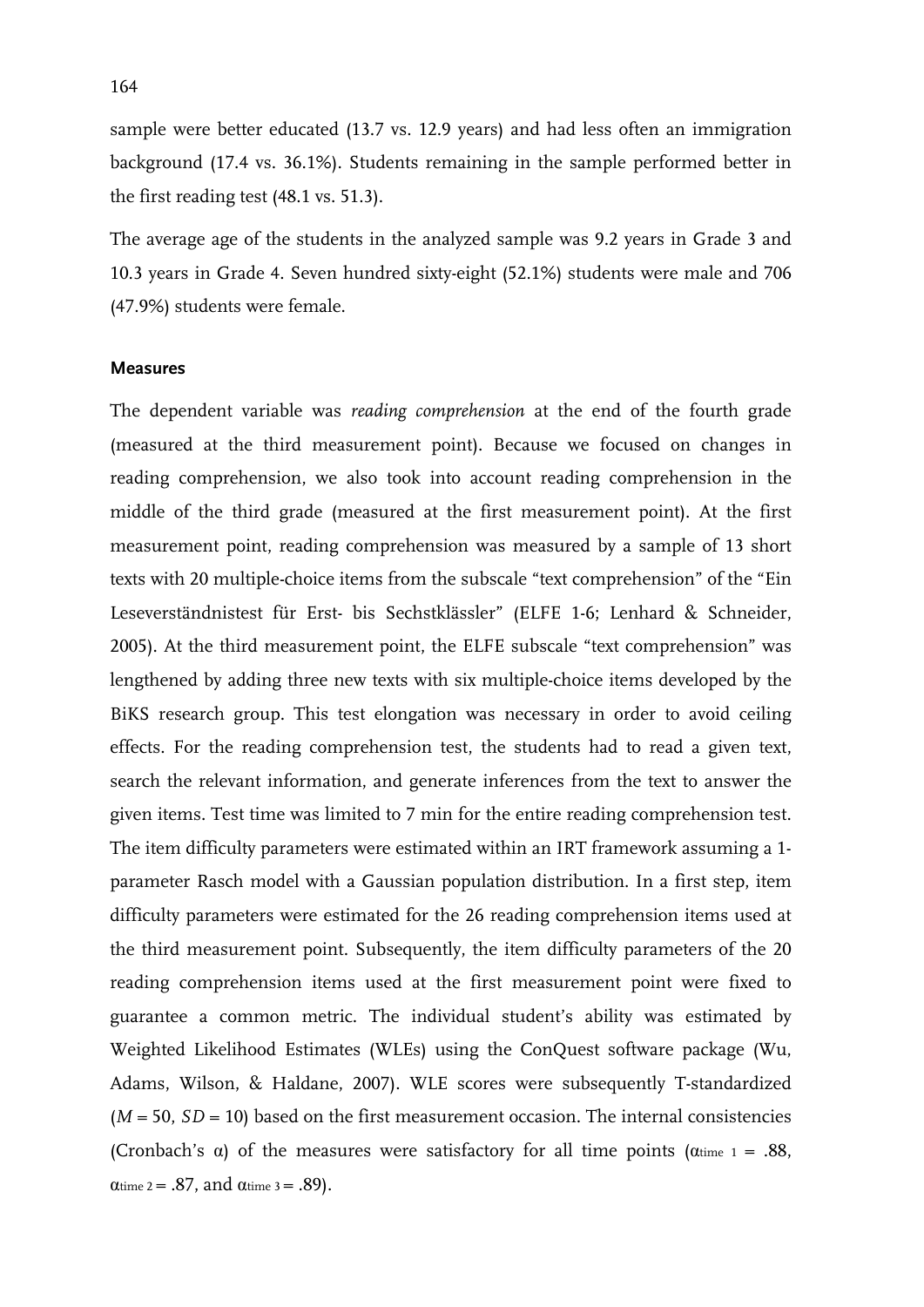In order to take parents' cultural resources into account, the highest qualification they achieved was used, measured in *years of education*. This scale covers the typical institutional time spent in school, vocational training, and tertiary education for achieving a certain qualification and ranges from 7 years for no formal certificate up to 18 years for a university degree (cf. Helberger, 1988).

As an indicator of cultural possessions in the family, we relied on the *number of books in the household*. Parents reported possessing *no* (codes as 0), *less than 11* (1), *11 to 50* (2), *51 to 100* (3), *101 to 250* (4), *251 to 500* (5), or *more than 500 books* (6).

Parents were asked if the child reads for pleasure. The possible answers were yes, every day (coded as 3), yes, several times a week (2), less often (1), or hardly ever or never (0).

Parents provided information about the *child's cultural activities* at the first measurement point (third grade). They indicated how often they attended the following together with their child during the last year: (a) museums, (b) libraries, (c) kids' concerts, (d) kids' theaters, (e) zoos or wildlife parks. The possible answers were *at least once a week*, *at least once a month*, *several times a year*, *less often*, and *never*. Although exploratory factor analysis yielded only one factor, only the items for museums, kids' concerts, and kids' theaters showed high factor loadings, whereas the items for libraries and zoos had relatively low loadings. Consequently, the three items measuring the *child's highbrow culture* were summed to form one scale (Cronbach's  $\alpha$  = .60). The scale ranged from 0, indicating no activity at all, to 4, indicating – at least hypothetically – weekly activities in all three domains. The *visits to libraries* item was used as a single-item indicator. The scale ranged again from 0, indicating no activity at all, to 4, indicating weekly library visits. Library visits might be an alternative or a supplement to possessing books and therefore served as an appropriate indicator of cultural mobility. The zoo item was disregarded because it was not linked to the concept of cultural capital.

The *parents' cultural activities* were measured at the third measurement point (end of the fourth grade). The introduction of the measures on cultural participation mentioned whether the interviewee attended cultural events alone or together with his or her child. In the subsequent questions, the parent was asked whether he or she had visited the following events or sites during the last year: (a) an art or historic museum,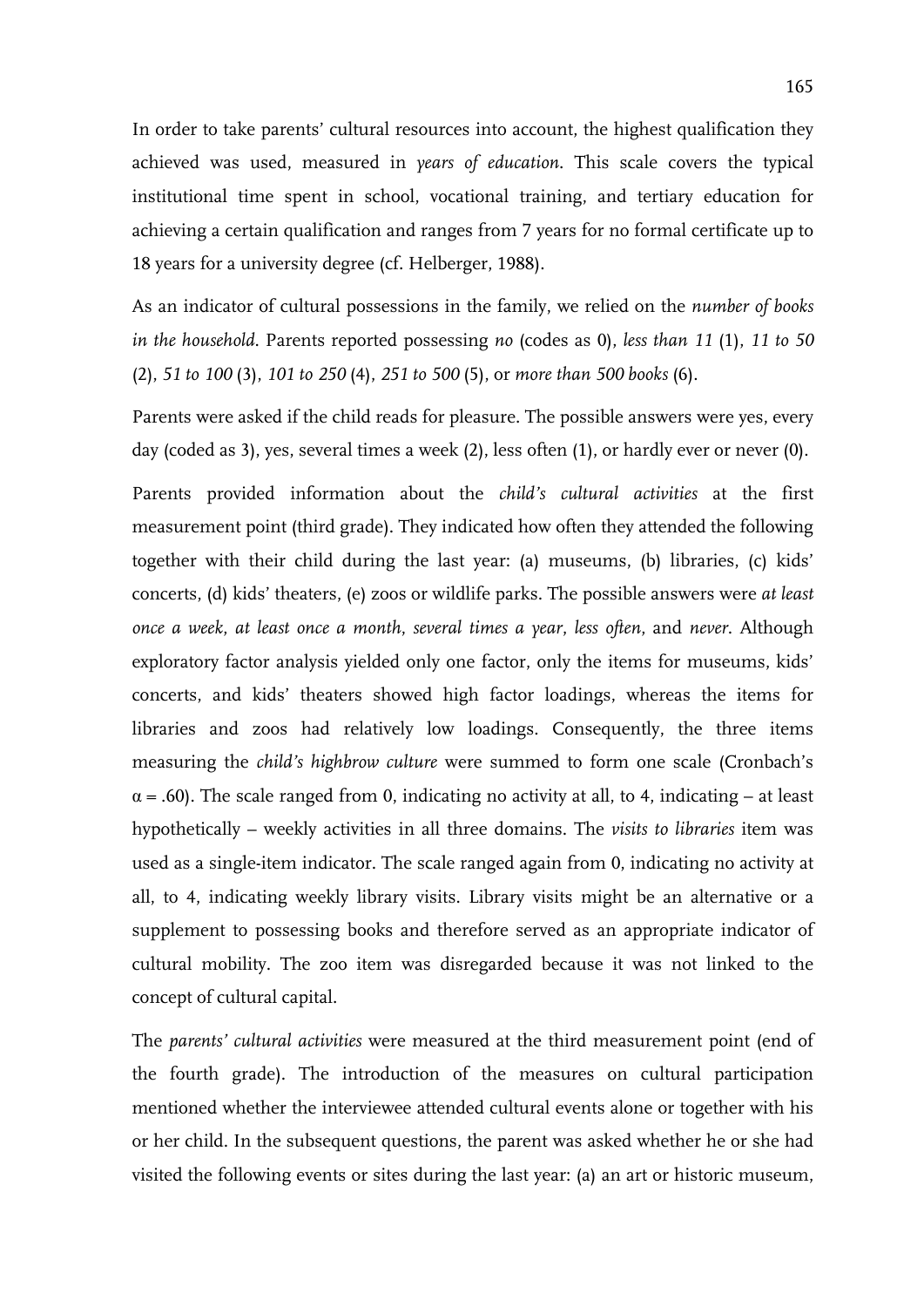(b) an exhibition, (c) a cabaret, theater, ballet, or an opera performance, (d) a classical concert (as well as other concerts and courses unrelated to job/career). For each affirmative answer, he/she reported subsequently how often he/she had attended such places/shows in the last year on an open-ended scale. As the distributions of the answers on these items were highly right skewed, we transformed the scale by first adding 1 to every answer and then taking the natural logarithm. People who did not attend cultural activities at all still received a value 0 after this transformation (as ln(1) = 0). The four items on the *parents' highbrow culture* were summed into one scale (Cronbach's  $\alpha$  = .64). We should mention that the parents' and child's cultural activities might overlap to some degree. The measure of the child's cultural participation was clearly defined (e.g., child's theater), whereas the introduction of the item block on the parents' cultural participation also mentioned the child. However, the items were targeted to adults to a higher degree (exhibition, opera).

The parent also reported how many hours he/she had *read newspapers* or *books* during the last month. The answers to both questions were only weakly correlated and were therefore used separately in the analyses. Because the reports on hours of reading newspapers or books during the last month were right skewed as was also the case for the number of highbrow activities, we transformed and logarithmized the answers as already described above. We assumed that both the parents' visits to highbrow events and their reading behavior would remain stable over time and would not be influenced by the child's progress in text comprehension and that it would therefore be justifiable to use them as predictors even though they were surveyed at the third measurement point.

Families with at least one parent born abroad were considered to have an *immigration background*. In these cases, we also indicated whether the family reported speaking with the child (a) always in German, (b) mostly in German, (c) in German and another language to the same degree, or (d) mostly in another language/other languages. Each of these categories was coded using binary variables.

The parents' education and cultural activities and habits could also be indicators of the family's economic situation. In order to avoid a confounding influence, we focused on the monthly disposable household income including state transfers. Because income is a sensitive question with a large proportion of item nonresponses and therefore also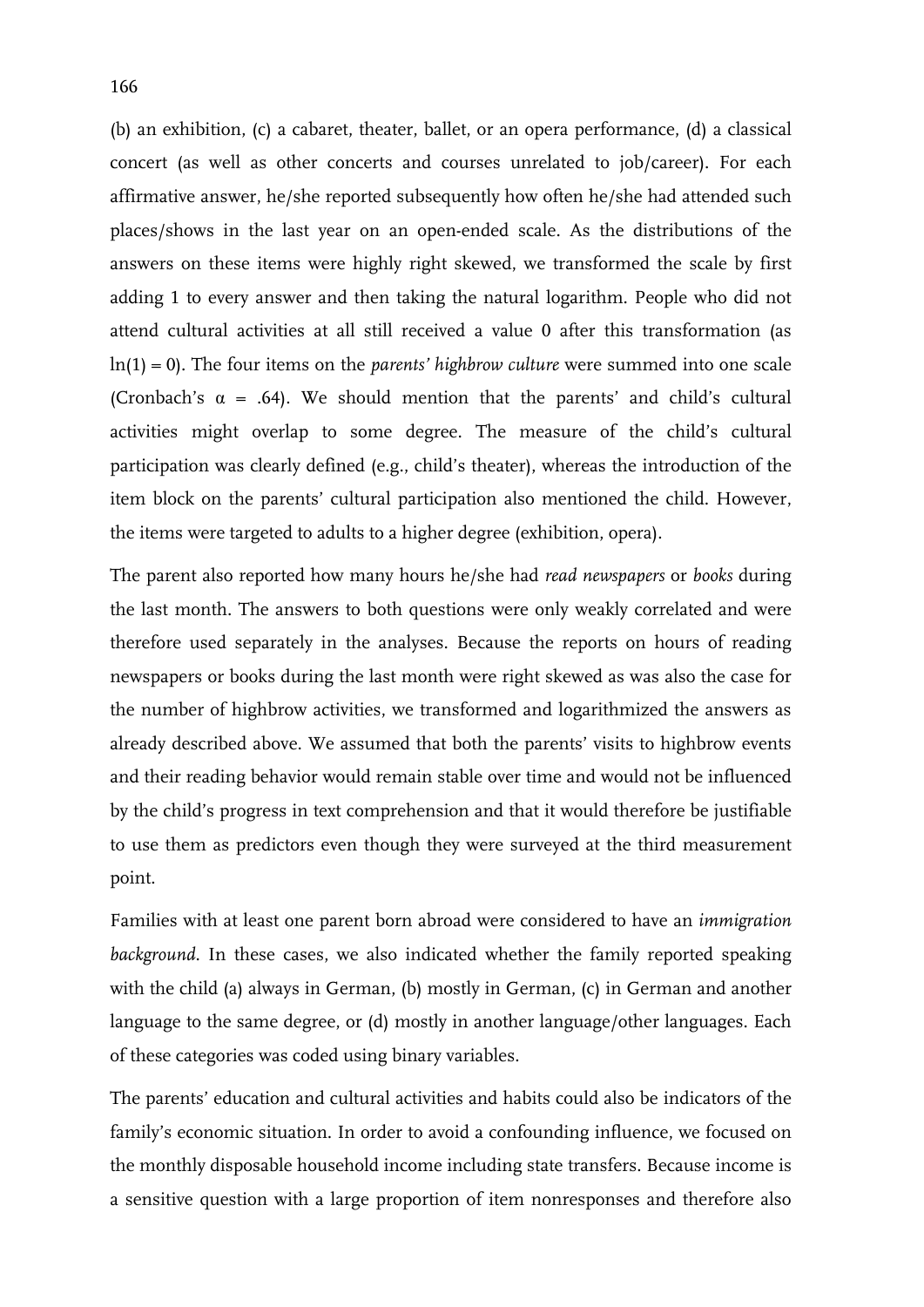might have a reduced reliability, we took the average of all valid pieces of income information collected at the first three survey measurement points. However, in about every tenth case, there was still no income information. Therefore, we applied a regression-based single imputation to fill the gaps. Income was need-adjusted by the square root of the number of persons in a household; due to the positive skew of the distribution, we used the logarithms of the income values.

Student's *gender* was dummy coded 1 for male and 0 for female students.

Finally, we also controlled for *general cognitive abilities* measured at the first measurement point. Students' general cognitive abilities were assessed with a set of 15 items from the matrices subtest of the Culture Fair Intelligence Test (CFT; German version: Weiß, 2006). This test measures the ability to recognize and solve problems of figural relations and of formal figural reasoning with different levels of complexity within a time limit of 3 min. General cognitive abilities have a strong heritable component (Bouchard & McGue, 1981; Plomin & Spinath, 2004), but are not independent of influences from the school (Becker, Lüdtke, Trautwein, Köller, & Baumert, 2012). When controlling for students' general cognitive abilities, we tried to avoid biased parameter estimations due to genetic covariation between students' cognitive abilities and parents' background.

#### **Statistical Methods**

As the data consisted of students (i) in school classes (j), we estimated multilevel linear regressions with a random intercept. The dependent variable  $Y_{i,j,t+1}$  is the reading comprehension of each single student (i) at the end of the fourth grade measured at the third measurement point. As we were interested in reading progress, we controlled for reading comprehension Y<sub>ij,t</sub> in the third grade measured at the first measurement point. Further covariates were all measured at the individual level. They refer to the student or his/her family. All unobserved characteristics imposing the same influence on test results at both points of measurement were cancelled out by controlling for the results of the first tests. This procedure reduces biased estimations for students' and family's activities and characteristics due to unobserved heterogeneity.

As there could be substantial differences in reading comprehension in Grade 4 between school classes due to factors such as class composition, quality of instruction,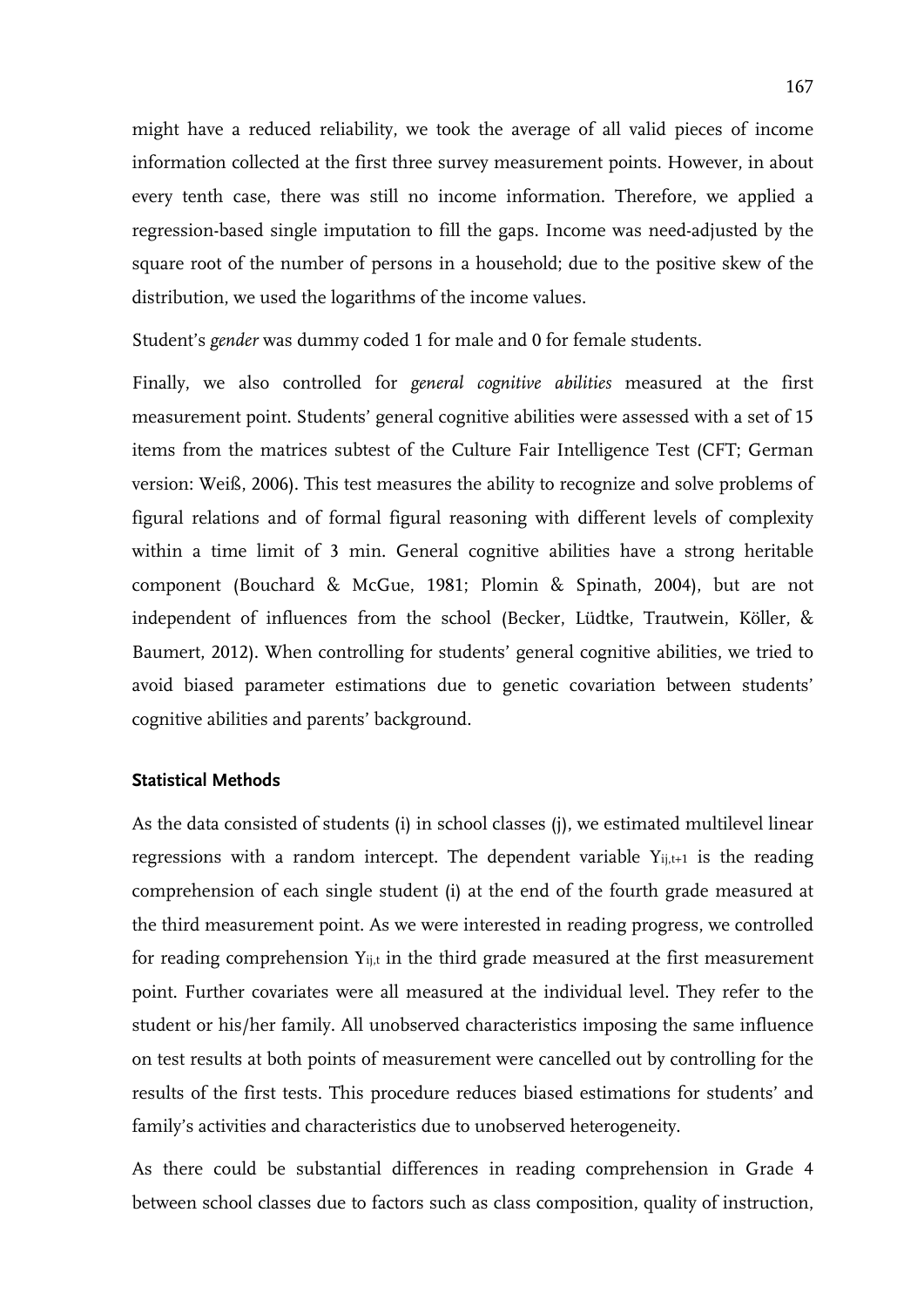teacher characteristics, and so on, we estimated random intercept models. As variation between school classes was not in our research focus, we did not add any covariates to the second level (j). However, allowing for variation between classes reduces the risk of biased estimations for coefficients and their standard errors at the individual level (cf. Hox, 2002; Nezlek, Schröder-Abé, & Schütz, 2006).

## **Results**

First, some descriptive statistics and correlations are presented. Subsequently, the results of the multivariate analysis are reported.

## **Descriptive Findings on Reading Comprehension in Grades 3 and 4 and Correlations between Different Indicators of Cultural Capital**

In a first step, a short overview of the characteristics of the two subsamples of students (immigrant and non-immigrant students) is provided (see Table 1). Average reading comprehension scores according to the main characteristics at both points of measurement are presented. The values of the variables for parents' education, children's and parents' highbrow visits, parents' reading behavior, and household income were aggregated for this overview.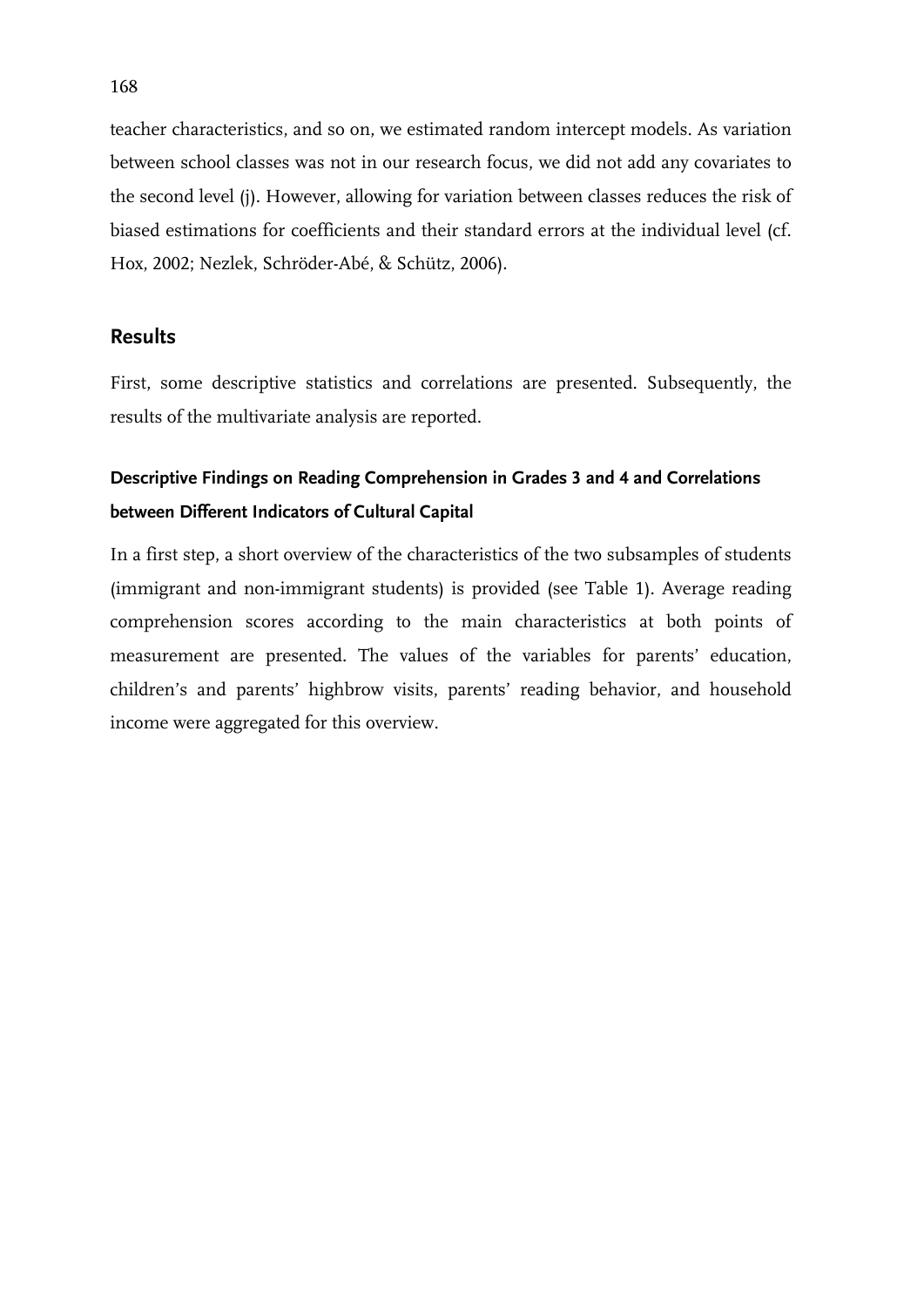| siaac<br>measurement point (balanced panel)<br>Immigrant students<br>Native students |                             |                                |                  |                               |                                |                  |
|--------------------------------------------------------------------------------------|-----------------------------|--------------------------------|------------------|-------------------------------|--------------------------------|------------------|
| Subsample                                                                            | M(SD)                       | M(SD)                          | $\boldsymbol{n}$ | M(SD)                         | M(SD)                          | $\boldsymbol{n}$ |
| Grade                                                                                | 3                           | 4                              |                  | 3                             | 4                              |                  |
| total                                                                                | 51.85 (9.97)                | 63.78 (12.36)                  | 1,218            | 48.78 (9.18)                  | 61.18 (11.45)                  | 256              |
| parents' years of                                                                    |                             |                                |                  |                               |                                |                  |
| education                                                                            |                             |                                |                  |                               |                                |                  |
| 7 to 10                                                                              | 48.69 (7.60)                | 57.21 (9.90)                   | 15 <sub>15</sub> | 47.30 (7.61)                  | 57.21 (12.01)                  | 22               |
| $>10 \< 13$                                                                          | 50.16 (9.32)                | 61.13 (11.32)                  | 629              | 46.78 (8.59)                  | 58.74 (9.49)                   | 101              |
| 13 to 16                                                                             | 52.72 (9.39)                | 65.20 (12.31)                  | 273              | 48.59 (8.92)                  | 60.32 (10.89)                  | 60               |
| $>16$ (i.d. 18)                                                                      | 54.76 (11.11)               | 68.34 (13.02)                  | 301              | 52.15 (9.8)                   | 66.45 (12.59)                  | 73               |
| # of books at home                                                                   |                             |                                |                  |                               |                                |                  |
| 1 to 10                                                                              | 42.15 (6.82)                | 51.10 (15.00)                  | $\overline{4}$   | 44.25 (4.21)                  | 51.45 (8.00)                   | 7 <sup>7</sup>   |
| 11 to 50                                                                             | 47.53 (7.88)                | 58.00 (11.02)                  | 84               | 43.41 (7.93)                  | 56.02 (8.88)                   | 45               |
| 51 to 100                                                                            | 49.11 (8.58)                | 60.86 (11.77)                  | 172              | 47.62 (7.75)                  | 58.07 (10.44)                  | 47               |
| 101 to 250                                                                           | 51.43 (9.24)                | 62.82 (11.32)                  | 378              | 49.65 (8.62)                  | 63.08 (10.38)                  | 75               |
| 251 to 500                                                                           | 52.73 (10.81)               | 65.64 (12.56)                  | 332              | 51.79 (10.13)                 | 62.82 (11.67)                  | 46               |
| > 500                                                                                | 54.85 (10.36)               | 66.90 (13.04)                  | 248              | 52.21 (9.76)                  | 67.51 (13.45)                  | 36               |
| child reads for joy                                                                  |                             |                                |                  |                               |                                |                  |
| hardly ever/never                                                                    | 43.83 (7.01)                | 54.35 (9.37)                   | 130              | 44.38 (7.03)                  | 53.69 (8.29)                   | 37               |
| less often                                                                           | 47.51 (7.97)                | 58.96 (10.98)                  | 207              | 45.49 (8.37)                  | 58.44 (8.71)                   | 50               |
| several times a week                                                                 | 51.34(8.81)                 | 63.33 (10.48)                  | 322              | 49.12 (9.18)                  | 60.76 (9.80)                   | 70               |
| every day                                                                            | 55.62 (10.06)               | 68.01 (12.55)                  | 559              | 51.84 (9.19)                  | 65.65 (12.85)                  | 99               |
| highbrow part. (child)                                                               |                             |                                |                  |                               |                                |                  |
| 0                                                                                    | 49.20 (8.05)                | 59.63 (11.17)                  | 113              | 48.81 (9.33)                  | 58.49 (8.57)                   | 47               |
| $>0$ to 1                                                                            | 51.37 (10.01)               | 63.01 (12.07)                  | 666              | 47.55 (8.92)                  | 59.98 (11.17)                  | 132              |
| $>1$ to 2                                                                            | 53.30 (10.17)               | 65.96 (12.45)                  | 422              | 50.31(9.13)                   | 64.23 (12.12)                  | 66               |
| >2                                                                                   | 52.23 (10.66)               | 67.13 (17.91)                  | 17               | 54.16 (9.87)                  | 68.72 (15.52)                  | 11               |
| child's library use                                                                  |                             |                                |                  |                               |                                |                  |
| never                                                                                | 50.58 (9.63)                | 61.88 (12.03)                  | 395              | 47.61 (8.78)                  | 59.21 (9.75)                   | 87               |
| less often<br>several times a year                                                   | 50.45(9.13)<br>51.62 (9.46) | 62.83 (11.58)<br>63.54 (12.77) | 143<br>213       | 49.15 (9.44)<br>48.91 (10.53) | 63.22 (13.27)<br>59.73 (12.66) | 27<br>47         |
| at least once a month                                                                | 52.93 (10.80)               | 64.93 (12.21)                  | 334              | 49.84 (8.76)                  | 64.10 (11.34)                  | 69               |
| at least once a weak                                                                 | 54.81 (9.69)                | 67.93 (12.70)                  | 133              | 49.26 (8.97)                  | 60.51 (11.68)                  | 26               |
| highbrow part.                                                                       |                             |                                |                  |                               |                                |                  |
| (parent) (p.a.)                                                                      |                             |                                |                  |                               |                                |                  |
| 0                                                                                    | 49.36 (8.14)                | 60.58 (11.31)                  | 189              | 47.10 (8.13)                  | 56.58 (9.44)                   | 66               |
| $>0$ to 1                                                                            | 51.35 (9.74)                | 62.74 (11.88)                  | 687              | 48.55 (9.75)                  | 61.82 (11.39)                  | 128              |
| $>1$ to 2                                                                            |                             | 54.46 (10.87) 67.44 (13.26)    | 238              | 49.55 (8.25)                  | 63.27 (11.46)                  | 41               |
| >2                                                                                   |                             | 53.76 (10.91) 68.04 (12.26)    | 104              | 53.91 (9.00)                  | 67.63 (13.10)                  | 21               |
| reading newspaper                                                                    |                             |                                |                  |                               |                                |                  |
| (parent)                                                                             |                             |                                |                  |                               |                                |                  |
| (hours/month)                                                                        |                             |                                |                  |                               |                                |                  |
| 0                                                                                    |                             | 51.20 (10.08) 62.93 (10.86)    | 90               | 47.85 (7.01)                  | 58.52 (9.88)                   | 30               |
| $>0$ to 7.5                                                                          | 51.56 (9.63)                | 63.69 (11.98)                  | 400              | 50.52 (9.64)                  | 62.44 (11.24)                  | 78               |
| $>7.5$ to 15                                                                         |                             | 52.42 (10.24) 64.26 (12.81)    | 556              | 48.12 (9.38)                  | 61.43(11.6)                    | 98               |
| >15                                                                                  | 51.02 (9.80)                | 62.87 (12.50)                  | 172              | 47.90 (9.07)                  | 60.30 (12.36)                  | 50               |
| reading books                                                                        |                             |                                |                  |                               |                                |                  |
| (parent)                                                                             |                             |                                |                  |                               |                                |                  |
| (hours/month)                                                                        |                             |                                |                  |                               |                                |                  |
|                                                                                      | 50.19 (8.89)                | 61.30 (11.73)                  | 306              | 47.40 (8.12)                  | 60.04 (11.87)                  | 81               |
| $>0$ to 7.5                                                                          | 52.02 (10.4)                | 64.56 (11.89)                  | 210              | 49.01 (10.46)                 | 61.51 (11.47)                  | 40               |
| >7.5 to 15                                                                           | 53.20 (10.63)               | 64.97 (13.38)                  | 347              | 50.89 (9.68)                  | 63.44 (11.85)                  | 62               |
| >15                                                                                  | 51.87 (9.78)                | 64.28 (11.85)                  | 355              | 48.38 (8.97)                  | 60.33 (10.54)                  | 73               |

**Table 1.** Sample description: average reading comprehension by main characteristics for students without and with an immigration background at the first (Grade 3) and third (Grade 4) measurement point (balanced panel)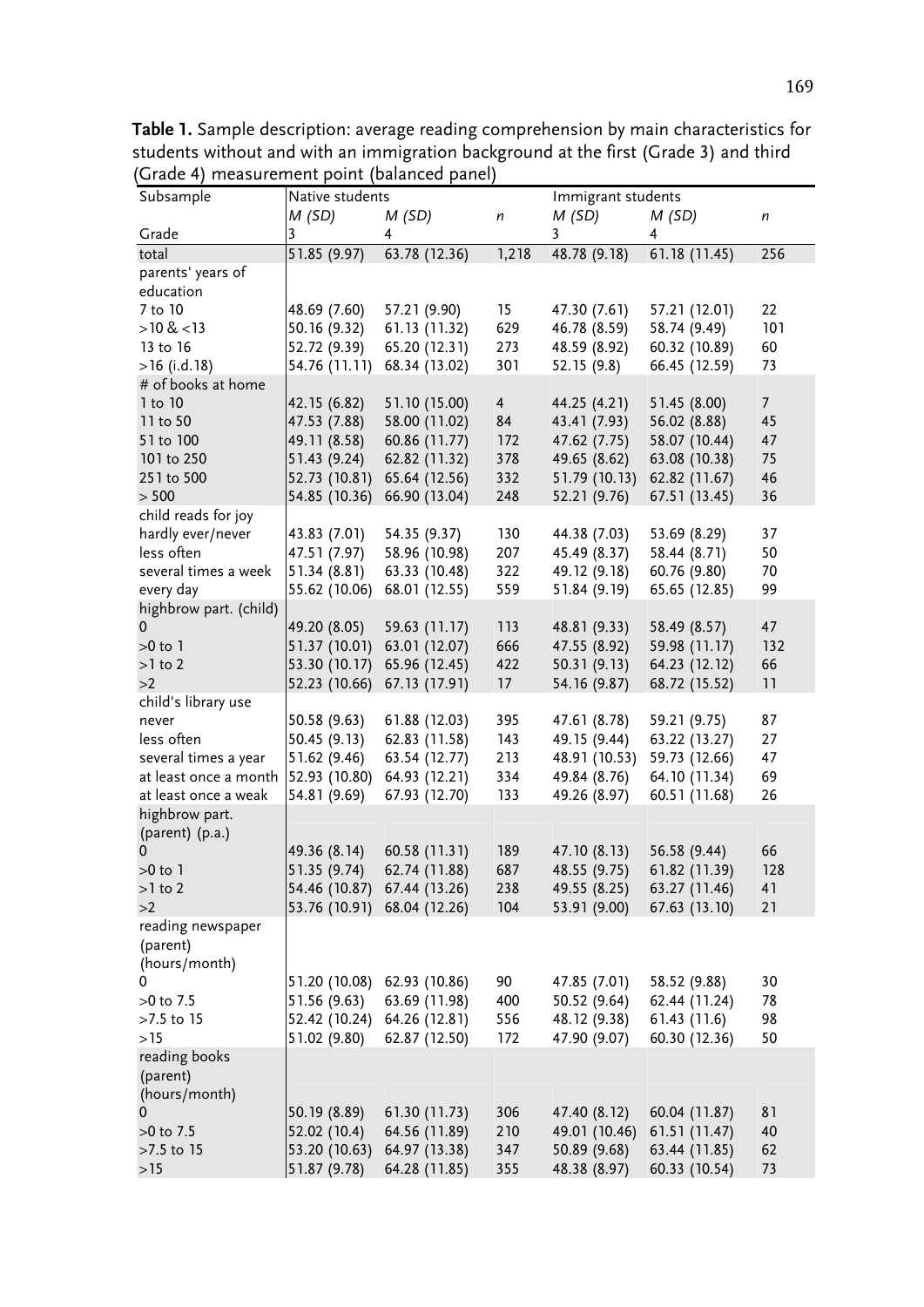| immigration back-<br>ground + language<br>use |                             |               |       |               |               |     |
|-----------------------------------------------|-----------------------------|---------------|-------|---------------|---------------|-----|
| mostly non-German<br>German as often as       |                             |               |       | 48.09 (8.70)  | 60.08 (12.48) | 30  |
| others                                        |                             |               |       | 49.12 (9.99)  | 60.61 (11.05) | 47  |
| mostly German                                 |                             |               |       | 47.21 (9.32)  | 60.54 (12.38) | 82  |
| only German                                   |                             |               |       | 50.15(8.7)    | 62.32 (10.55) | 97  |
| natives                                       | 51.85 (9.97)                | 63.78 (12.36) | 1,218 |               |               |     |
| household income                              |                             |               |       |               |               |     |
| 1 (lowest quintile)                           | 49.19 (8.63)                | 61.02(11.16)  | 241   | 46.94 (8.29)  | 58.48 (10.29) | 82  |
| $\overline{2}$                                | 50.80 (10.13)               | 61.48 (12.23) | 246   | 46.95 (11.13) | 59.74 (10.30) | 47  |
| $\overline{3}$                                | 52.76 (9.39)                | 64.99 (11.53) | 250   | 48.46 (7.57)  | 62.22 (11.46) | 52  |
| 4                                             | 53.20 (10.12) 65.34 (12.55) |               | 228   | 50.54 (7.95)  | 60.74 (11.90) | 34  |
| 5 (highest quintile)                          | 53.31 (10.86) 66.03 (13.37) |               | 253   | 53.50 (9.69)  | 67.26 (12.60) | 41  |
| gender                                        |                             |               |       |               |               |     |
| female                                        | 52.61 (9.85)                | 65.85 (12.14) | 585   | 49.44 (9.85)  | 63.29 (11.78) | 121 |
| male                                          | 51.15 (10.04)               | 61.86 (12.26) | 633   | 48.19 (8.53)  | 59.28 (10.85) | 135 |

*Source:* BiKS 8-14, measurement points 1 to 3, our own calculations.

In total, 256 students (17.4%) had immigration backgrounds, and 1,218 students (82.6%) in the sample were natives. On average, both groups made substantial progress in reading comprehension over time, but students from immigrant families scored lower on reading comprehension in comparison to native students at both measurement occasions. For parental education and the number of books in the household, the results provided a clear picture: The higher the parents' formal qualifications or the more books available in the home, the higher the average reading comprehension scores of students from both groups and at both measurement points. A similar pattern was observed for the children's amount of time spent reading and children's attendance of highbrow performances. A different pattern, however, was found concerning the frequency of joint library visits: Whereas mean reading comprehension scores steadily increased with the frequency of joint library visits for native students, such a clear pattern was not found for students with immigration backgrounds.

Regarding parents' activities, a trend toward increasing reading comprehension scores with increasing parental highbrow cultural activities was found for both immigrant and non-immigrant students. However, the relation between the amount of time parents spent reading newspapers or books and students' reading comprehension was nonlinear. In most cases, children had the highest results if parents read newspapers or books 7.5 to 15 hours a month (equivalent to 15 to 30 min per day). If parents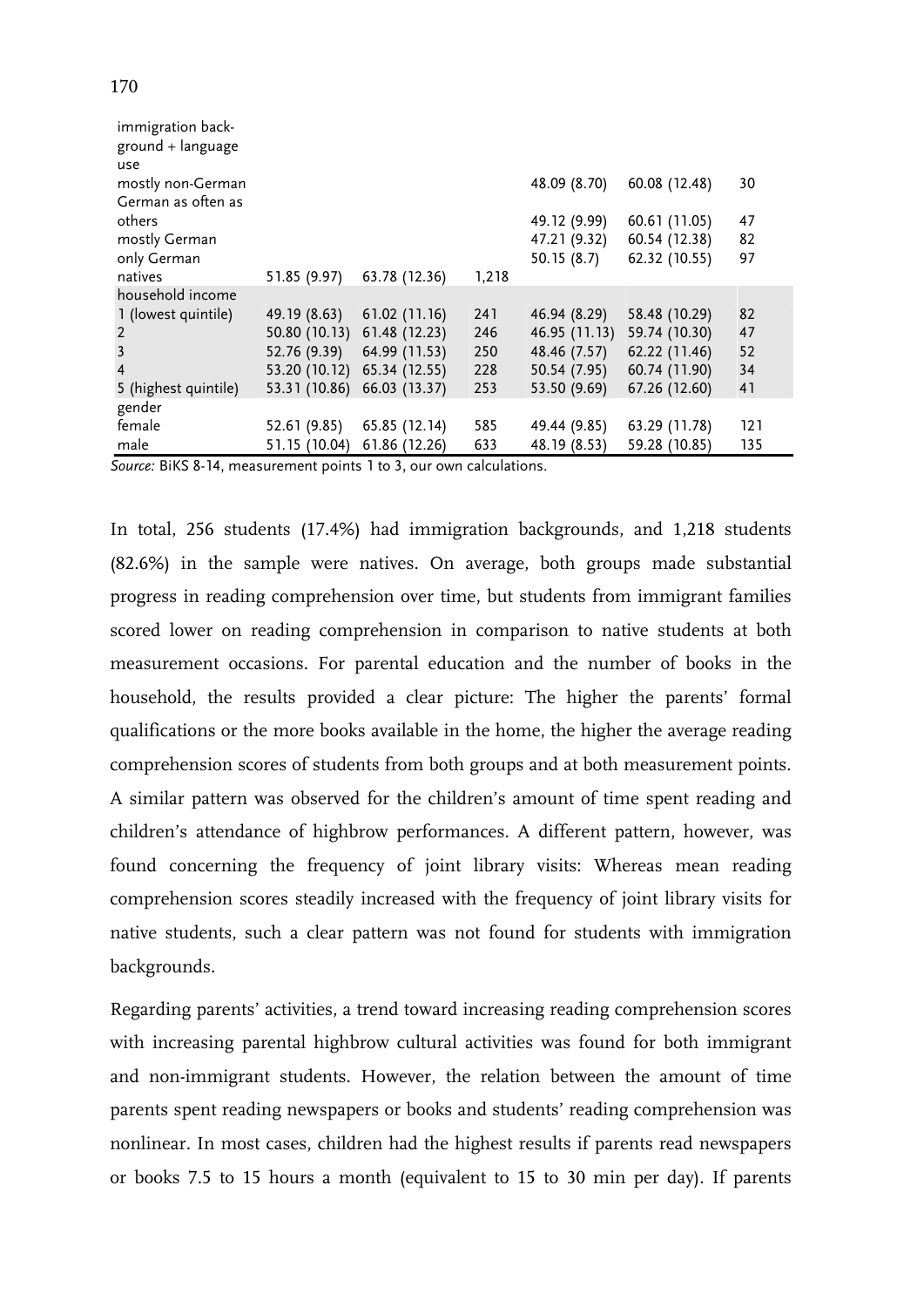indicated reading more or less, children fared less well in most cases. For students with at least one parent born abroad, we also display the average reading comprehension and the proportion of German language use in the family. There was no clear pattern for this family indicator. The higher the disposable household income, the higher the average reading comprehension scores within both subsamples (immigrant and non-immigrant students). And finally, the average reading comprehension scores differed between boys and girls: Girls outperformed boys independent of immigration status.

The correlations between the different indicators of cultural capital are presented in Table 2. The correlations were calculated separately for each immigration status. Correlations for natives are below the diagonal, and correlations for children of immigrants are above the diagonal. The strongest correlations were found between parental education and the number of books in the household (.53 and .57) as well as between the child's and the parents' visits of highbrow cultural events (.57 and .54). Note that in the case of highbrow culture, the constructs might not be distinct, i.e., they might overlap (cf. discussion in the data and method sections). Furthermore, in both native and immigrant families, there were additional considerable correlations between the parents' education level, the number of books in the household, the students' and parents' cultural participation, and the parents' amount of time reading books. All other correlations were below .30.

|   |       |                             |      | 2    | 3    | 4    | 5    | 6    | 7       | 8    |
|---|-------|-----------------------------|------|------|------|------|------|------|---------|------|
| 1 |       | parents' years of education |      | .57  | . 10 | .32  | .20  | .45  | . 14    | .33  |
| 2 |       | # of books at home          | .53  |      | .25  | .31  | .09  | .44  | . 15    | .32  |
| 3 |       | reads                       | . 19 | . 19 |      | .28  | .23  | .27  | $-0.01$ | .08  |
|   | 픟     | highbrow participation      | .36  | .37  | .18  |      | .29  | .54  | . 14    | . 18 |
| 5 |       | library                     | . 12 | .11  | .16  | .22  |      | .24  | .09     | . 18 |
| 6 |       | highbrow participation (ln) | .39  | .44  | .18  | .57  | . 18 |      | .25     | .22  |
|   | arent | newspapers (ln)             | .09  | . 10 | .02  | .07  | .06  | . 12 |         | . 11 |
| 8 | Ó     | books(In)                   | .21  | .32  | .10  | . 19 | . 14 | .21  | . 14    |      |

**Table 2.** Correlations between different types of cultural resources and activities for natives (below diagonal) and families with an immigration background (above diagonal)

*Source:* BiKS 8-14, measurement points 1 and 3, natives: n = 1,218, immigrants: n = 256; our own calculations.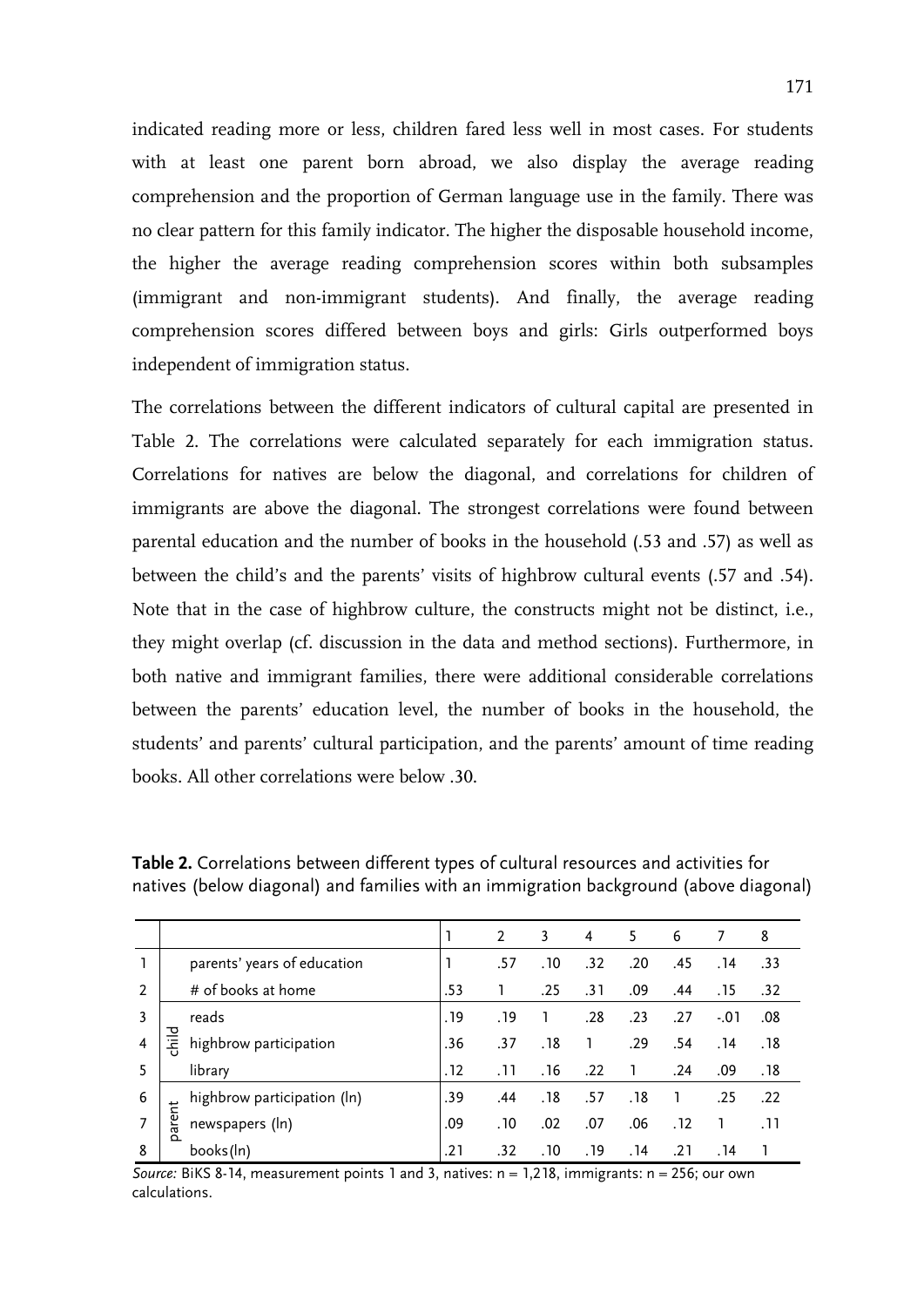Taken together, the large number of small correlations between the different indicators suggests that the indicators capture different aspects of cultural capital in the family and that parents as well as children show substantial differences in their amount of cultural capital.

## **Multivariate Analysis on the Importance of Cultural Capital for Progress in Reading Comprehension**

This section contains the results of the multivariate models predicting students' reading comprehension at the end of Grade 4. First, we estimated all models separately for students with and without immigration backgrounds (see Table 3). In a first step, we included only the variables parents' education and number of books in the household, which are common indicators of cultural capital in educational research. In a second step, we introduced the control variables disposable household income, general cognitive ability, and gender. In a third step, we controlled for previous reading comprehension measured in the third grade. This means we shifted from purely crosssectional to value-added models, controlling for unobserved heterogeneity to a much greater extent. Finally, the last column displays a model restricted to students with at least one parent born abroad. This model was extended by the share of German language use in the family (Model M4i).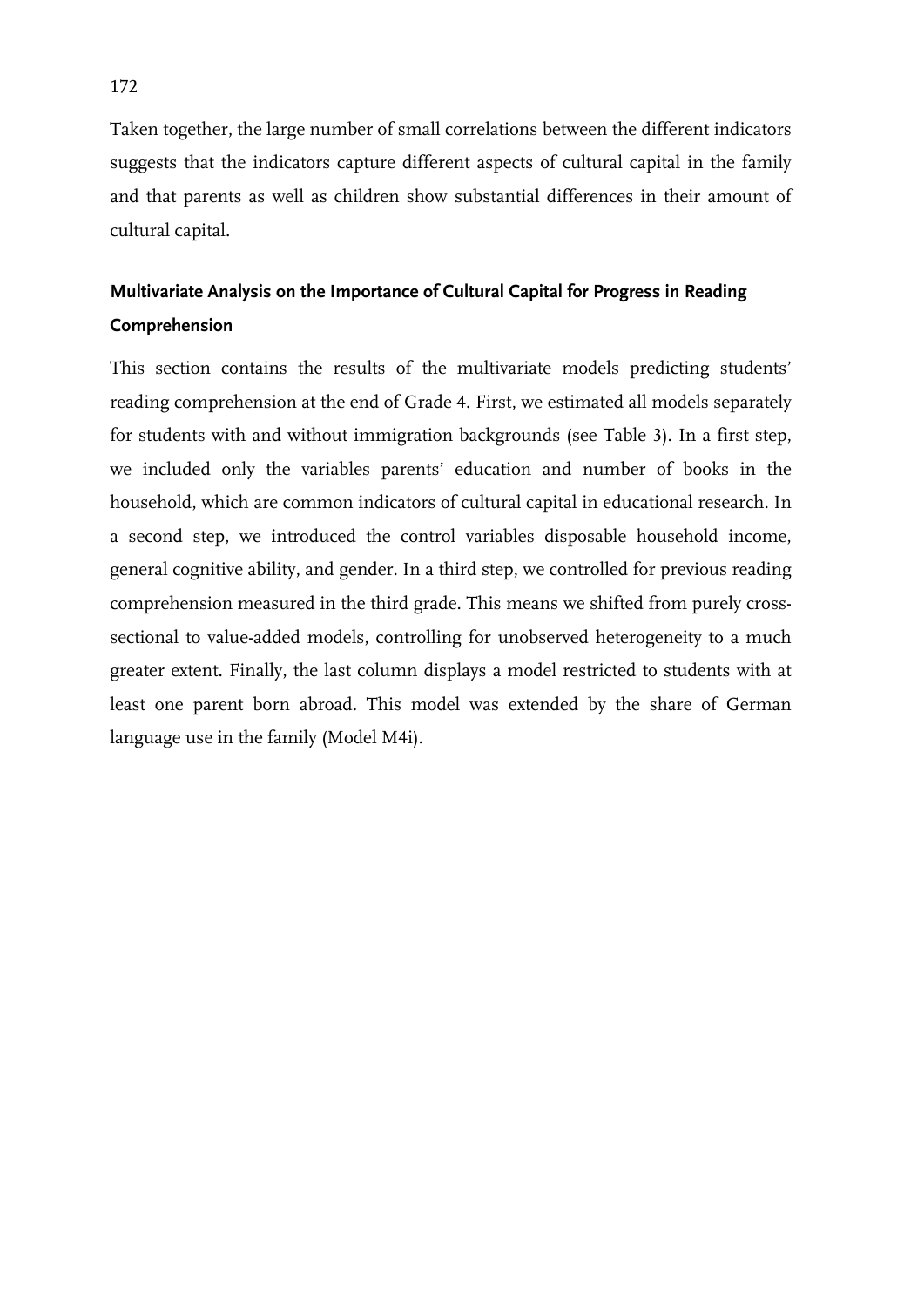|                                                    | Natives                    | Immigr.                  | Natives                | Immigr.                   | <b>Natives</b>        | Immigr.                    | Immigr.               |
|----------------------------------------------------|----------------------------|--------------------------|------------------------|---------------------------|-----------------------|----------------------------|-----------------------|
|                                                    | M <sub>1</sub> n<br>b/(SE) | M <sub>1</sub><br>b/(SE) | M2n<br>b/(SE)          | M <sub>2i</sub><br>b/(SE) | M3n<br>b/(SE)         | M <sub>3</sub> i<br>b/(SE) | M4i<br>b/(SE)         |
| parents' years of                                  |                            |                          |                        |                           |                       |                            |                       |
| education                                          | $0.91**$<br>(0.14)         | $0.55*$<br>(0.25)        | $0.85**$<br>(0.14)     | 0.40<br>(0.25)            | $0.52**$<br>(0.10)    | 0.28<br>(0.19)             | 0.25<br>(0.19)        |
| # of books at home                                 | $1.10**$<br>(0.34)         | 2.09**<br>(0.60)         | $0.88**$<br>(0.33)     | $1.55*$<br>(0.61)         | 0.07<br>(0.24)        | 0.45<br>(0.47)             | 0.45<br>(0.48)        |
| household income (ln)                              |                            |                          | 0.27<br>(0.90)         | 1.82<br>(1.53)            | $-0.53$<br>(0.64)     | 0.59<br>(1.16)             | 0.64<br>(1.22)        |
| cognitive ability                                  |                            |                          | $0.80**$<br>(0.14)     | $1.22**$<br>(0.29)        | 0.12<br>(0.10)        | $0.41 +$<br>(0.23)         | $0.41+$<br>(0.23)     |
| boy (girl)                                         |                            |                          | $-3.82**$<br>(0.66)    | $-3.32**$<br>(1.29)       | $-2.71**$<br>(0.47)   | $-2.78**$<br>(0.98)        | $-2.83**$<br>(0.99)   |
| reading comprehension<br>(in the third grade)      |                            |                          |                        |                           | $0.86**$<br>(0.02)    | $0.80**$<br>(0.06)         | $0.80**$<br>(0.06)    |
| language use (only<br>German)<br>mostly German     |                            |                          |                        |                           |                       |                            | 0.76<br>(1.22)        |
| ~10/50                                             |                            |                          |                        |                           |                       |                            | $-0.14$<br>(1.44)     |
| mostly non-German                                  |                            |                          |                        |                           |                       |                            | 0.24<br>(1.71)        |
| constant                                           | 46.49**<br>(1.72)          | 45.66**<br>(2.91)        | 41.40**<br>(6.39)      | $27.63*$<br>(11.00)       | 16.58**<br>(4.61)     | 10.42<br>(8.43)            | 9.83<br>(9.03)        |
| variance<br>class level<br>individual level<br>rho | 2.85<br>134.61<br>0.02     | 0.00<br>113.13<br>0.00   | 2.13<br>127.73<br>0.02 | 3.47<br>96.76<br>0.03     | 4.04<br>64.14<br>0.06 | 0.00<br>58.31<br>0.00      | 0.00<br>58.09<br>0.00 |

**Table 3.** The importance of parents' education and number of books for reading comprehension at the end of the fourth grade in native and immigrant families; results of random-intercept models

*Source:* BiKS 8-14, measurement points 1 to 3, our own calculations.

Case numbers: 1,218 native students out of 149 school classes, 256 students of immigrant families out of 113 school classes.

*Notes.* Reference categories in italics; significance levels:  $^+$  *p* ≤ .10,  $^*$  *p* ≤ .05,  $^{**}$  *p* ≤ .01.

In the first models, M1n and M1i, positive and significant coefficients were estimated for parents' education as well as the number of books in the household. As in the descriptive statistics depicted in Table 1, higher formal education and more books in the household were related to higher test results for both immigrant and native students. Including the control variables in the second set of models, M2n and M2i, led to a reduction in the size of the coefficients for parental education and number of books in the household. In the case of students with a least one parent born abroad,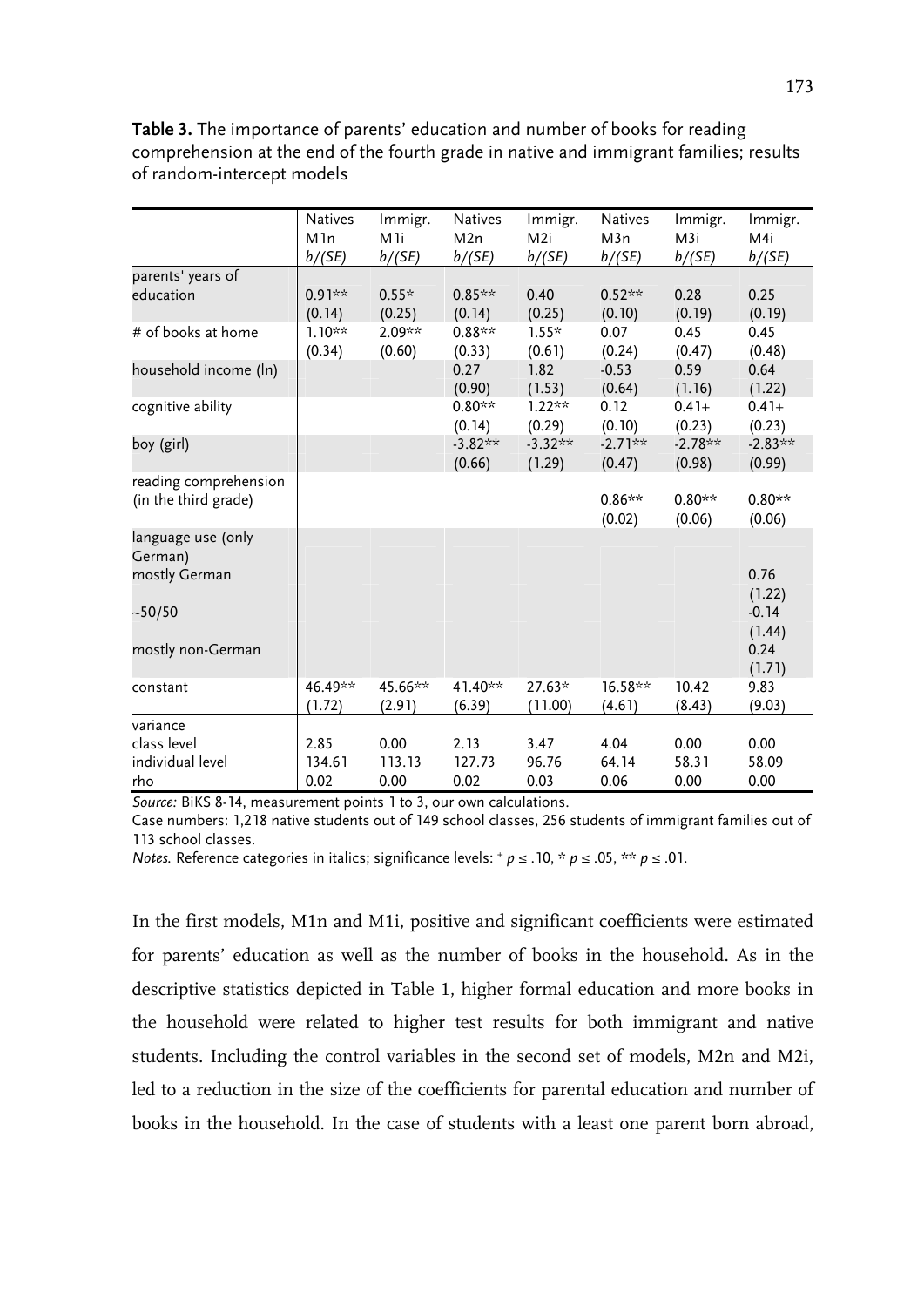the coefficient for parental education failed to reach significance.<sup>2</sup> In the third set of models, M3n and M3i, the analysis shifted to a focus on the differential progress in reading comprehension as students' reading comprehension in Grade 3 was added as a covariate. In this model, parents' education level remained a significant predictor of reading comprehension development within the subsample of native students but not within the subsample of students with an immigration background. In addition, the number of books in the household did not make any difference in the growth of reading comprehension in both subsamples. Regarding language use in immigrant families, model M4i did not show different progress in reading comprehension in relation to the amount of German language use in the family.

Models M3n and M3i served as references for the next set of analyses. Each model was expanded by only one indicator. We began with the indicators of the mobility approach, namely, children's activities, and then added indicators of the social reproduction approach, parental activities (see Table 4). All effects were estimated under the control of parents' education, number of books, household income, students' general cognitive abilities, previous reading achievement, and gender. In both subsamples, there was a significant positive relation between students' amount of reading and the development of reading comprehension. Regarding students' highbrow cultural activities, the coefficients in both subsamples were positive (more activities led to higher growth), although only the coefficient estimated for the immigrant subsample was significant. The coefficient for students' highbrow cultural activities in the native subsample did not reach statistical significance. Students' frequency of library visits was not related to the development of reading comprehension. For the parents' frequency of visiting highbrow events, positive effects of the development of reading comprehension were estimated. In the native subsample, the effect was significant at the 10% level and in the immigrant subsample, at the 5% level. Therefore, the amount of parents' cultural activities was positively linked to students' development of reading comprehension. However, the coefficient estimated for the immigrant subsample was nearly three times as large as the estimated coefficient for the native subsample. Parental reading behavior was not linked to students' growth in reading comprehension as the

-

<sup>&</sup>lt;sup>2</sup> Interestingly, the coefficients for household income were not significant. Financial resources seem to be unrelated to reading comprehension.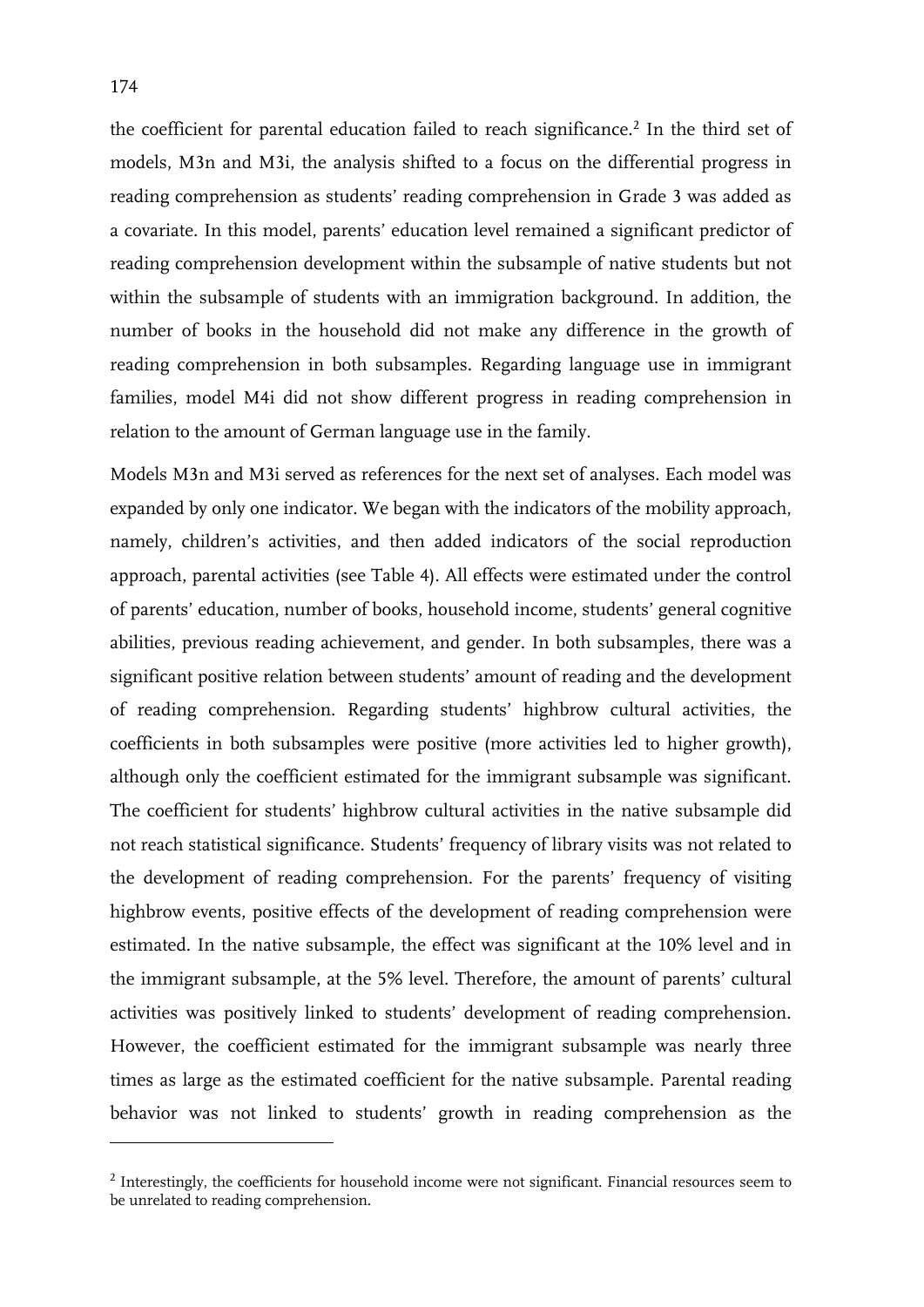estimated coefficients did not reach significance at the 5% level. In the immigrant subsample, one negative coefficient for parents' amount of book reading was found. This coefficient was significant at the 10% level.

| Table 4. Effects of cultural participation and activities on progress in reading |
|----------------------------------------------------------------------------------|
| achievement in native and immigrant families - enlargement of models M3n and M3i |
| by one variable <sup>1</sup>                                                     |

|                | reads<br>$(0-3)$ | child<br>highbrow<br>part.<br>$(0-3)$ | uses<br>library<br>$(0-4)$ | highbrow<br>part. (In) | parent<br>reads<br>news-<br>paper (ln) | reads<br>books<br>(ln) |
|----------------|------------------|---------------------------------------|----------------------------|------------------------|----------------------------------------|------------------------|
| <b>Natives</b> |                  |                                       |                            |                        |                                        |                        |
| Coeff.         | $0.82**$         | 0.49                                  | 0.23                       | $1.23+$                | $-0.02$                                | 0.01                   |
| SE             | (0.25)           | (0.45)                                | (0.17)                     | (0.65)                 | (0.03)                                 | (0.02)                 |
| Immigrants     |                  |                                       |                            |                        |                                        |                        |
| Coeff.         | $1.33**$         | $1.94**$                              | 0.14                       | $3.46*$                | 0.01                                   | $-0.05+$               |
| SE             | (0.49)           | (0.73)                                | (0.36)                     | (1.36)                 | (0.05)                                 | (0.03)                 |

 $1$  All models include variables on parents' education, number of books, household income, students' general cognitive abilities, previous reading achievement, and gender, see Table 3. Source: BiKS 8-14, measurement points 1 to 3, our own calculations.

Case numbers: 1,218 native students out of 149 school classes, 256 students of immigrant families out of 113 school classes.

*Notes*: Reference categories in italics; significance levels: + *p* ≤ .10, \* *p* ≤ .05, \*\* *p* ≤ 0.01.

Taken together, both students' frequency of library visits and parents' reading behavior did not promote progress in reading comprehension. The student's own reading behavior, however, positively influenced growth in reading comprehension. Students' and parents' attendance of highbrow events also seemed to have an impact on reading progress; this effect was especially pronounced for students raised in immigrant families. Remember, according to Table 3, parents' formal qualifications seemed to have lower or even no influence in immigrant families. These findings strongly suggest that the importance of cultural capital differs between native and immigrant families. However, the two subsamples differed considerably in sample size, and the standard errors of the point estimates were only considered superficially. In addition, a few effects might be spurious and might disappear after controlling for other forms of cultural capital.

Finally, models comprising both subsamples were estimated. Immigration status was included in the models as a predictor variable. The models depicted in Table 5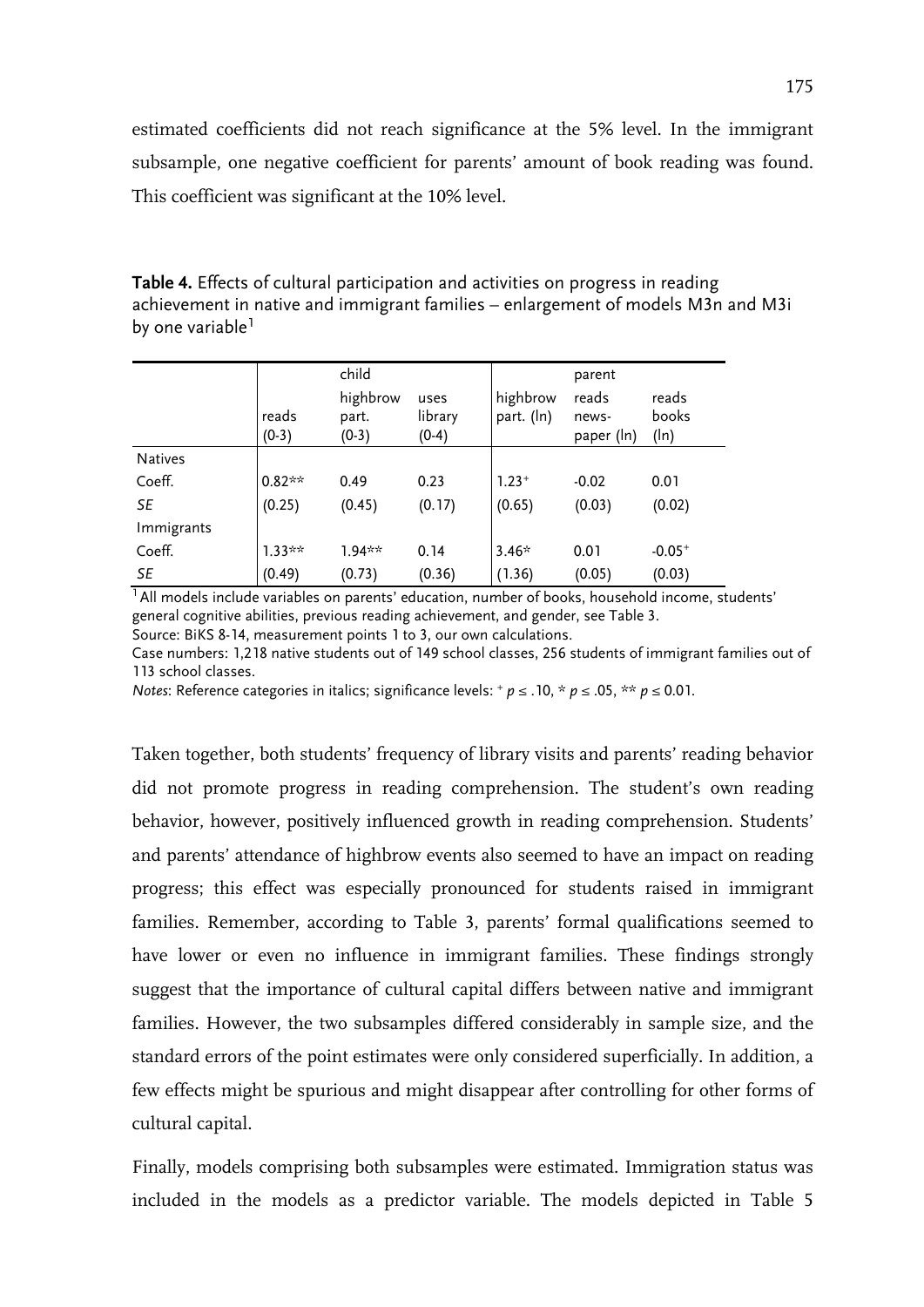included all variables already used in models M3n and M3i (see Table 3) plus a binary variable indicating students' immigration status. Furthermore, variables with significant coefficients in Table 4 were added to the model. These variables consisted of students' time spent reading as well as the students' and parents' amount of participation in highbrow events. For all of these variables, main effects were estimated and displayed in Model 5 (Table 5). The next three models included an additional interaction term between immigration background and parental education (Model 6) as well as the students' or the parents' amount of participation in highbrow events (Models 7 and 8, respectively). In the last model (Model 9), all three interaction terms were included simultaneously.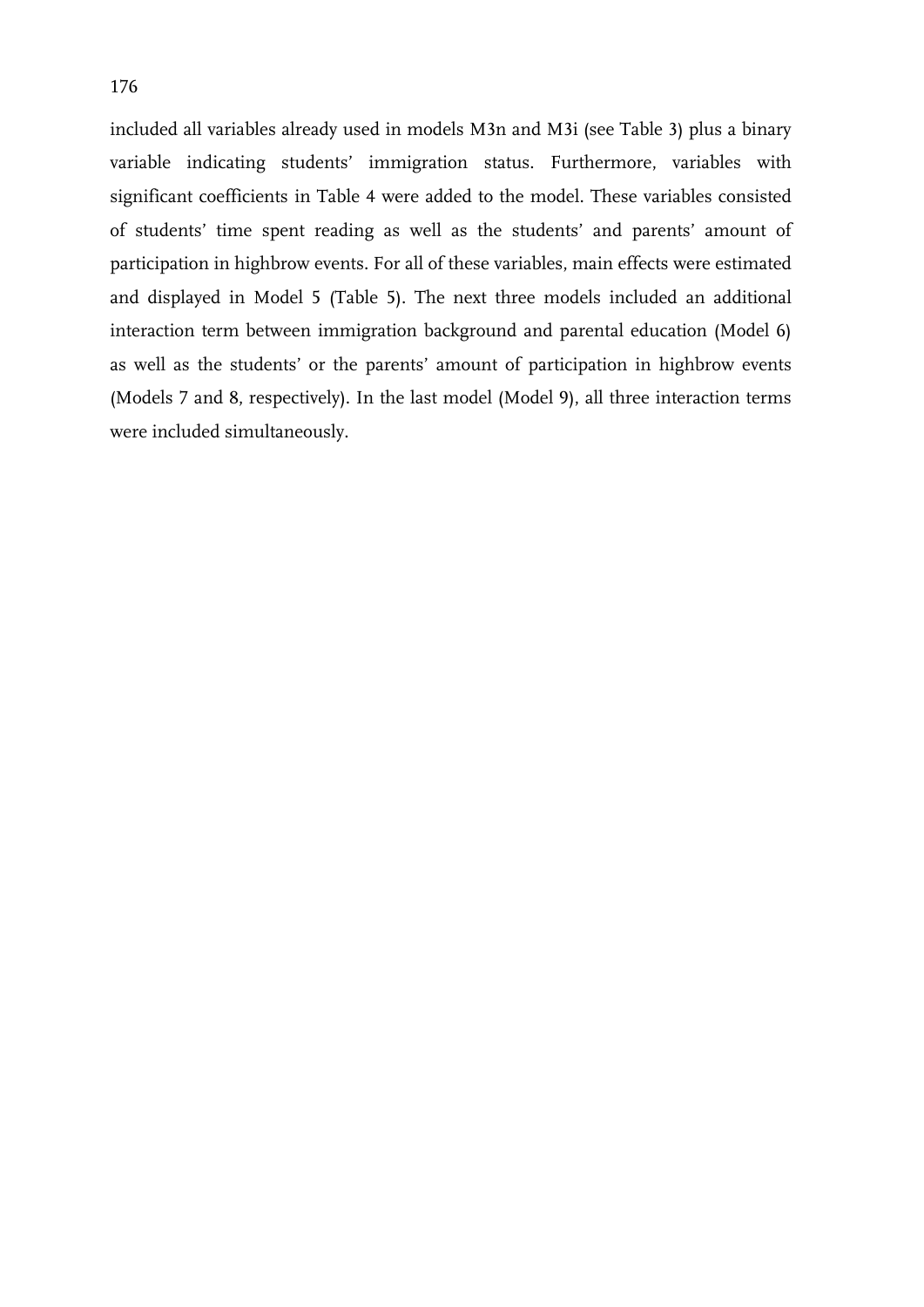**Table 5.** The importance of cultural capital and immigration background for reading comprehension at the end of the fourth grade – value-added models with random intercepts

|                                 | M 5       | M 6               | M 7            | M 8            | M 9               |
|---------------------------------|-----------|-------------------|----------------|----------------|-------------------|
|                                 | b/(SE)    | b/(SE)            | b/(SE)         | b/(SE)         | b/(SE)            |
| Immigration background (native) | 0.10      | 1.12              | $-0.95$        | $-0.60$        | 1.62              |
|                                 | (0.57)    | (2.45)            | (0.93)         | (0.85)         | (2.50)            |
| parents' years of education     | $0.41***$ | $0.43**$          | $0.41**$       | $0.41***$      | $0.46**$          |
|                                 | (0.09)    | (0.10)            | (0.09)         | (0.09)         | (0.10)            |
| Interaction term with immig.    |           | $-0.07$<br>(0.17) |                |                | $-0.23$<br>(0.20) |
| # of books at home              | $-0.11$   | $-0.11$           | $-0.11$        | $-0.11$        | $-0.10$           |
|                                 | (0.22)    | (0.22)            | (0.22)         | (0.22)         | (0.22)            |
| child reads for joy             | $0.86**$  | $0.85**$          | $0.84***$      | $0.85**$       | $0.83**$          |
|                                 | (0.23)    | (0.23)            | (0.23)         | (0.23)         | (0.23)            |
| highbrow part. (child)          | 0.35      | 0.35              | 0.04           | 0.33           | 0.04              |
|                                 | (0.43)    | (0.43)            | (0.48)         | (0.43)         | (0.50)            |
| Interaction term with immig.    |           |                   | 1.19<br>(0.82) |                | 1.11<br>(0.98)    |
| highbrow part. (parent)         | $1.16+$   | $1.17+$           | $1.22+$        | 0.92           | 1.02              |
|                                 | (0.66)    | (0.66)            | (0.66)         | (0.69)         | (0.72)            |
| Interaction term with immig.    |           |                   |                | 1.52<br>(1.35) | 1.30<br>(1.70)    |
| household income (ln)           | $-0.37$   | $-0.38$           | $-0.35$        | $-0.37$        | $-0.38$           |
|                                 | (0.56)    | (0.56)            | (0.56)         | (0.56)         | (0.56)            |
| cognitive ability               | $0.16+$   | $0.17+$           | $0.16+$        | $0.16+$        | $0.16+$           |
|                                 | (0.09)    | (0.09)            | (0.09)         | (0.09)         | (0.09)            |
| boy (girl)                      | $-2.43**$ | $-2.43**$         | $-2.45**$      | $-2.44***$     | $-2.46***$        |
|                                 | (0.43)    | (0.43)            | (0.43)         | (0.43)         | (0.43)            |
| reading comprehension (at 3rd   |           |                   |                |                |                   |
| grade)                          | $0.82**$  | $0.82**$          | $0.82**$       | $0.82**$       | $0.82**$          |
|                                 | (0.02)    | (0.02)            | (0.02)         | (0.02)         | (0.02)            |
| constant                        | 16.40**   | 16.25**           | 16.52**        | 16.63**        | 16.23**           |
|                                 | (4.08)    | (4.10)            | (4.08)         | (4.09)         | (4.10)            |
| variance                        |           |                   |                |                |                   |
| class level                     | 1.22      | 1.08              | 1.13           | 1.19           | 1.12              |
| individual level                | 62.88     | 62.88             | 62.88          | 62.89          | 62.84             |
| rho                             | 0.02      | 0.02              | 0.02           | 0.02           | 0.02              |

*Source:* BiKS 8-14, measurement points 1 to 3, our own calculations.

Case numbers: 1,474 students out of 153 classes.

*Notes.* Reference categories in italics; significance levels: + *p* ≤ .10, \* *p* ≤ .05, \*\* *p* ≤ .01.

Model 5 did not show any overall differences in the growth of reading comprehension between students of native and immigrant families. There was again a positive highly significant effect of the child's amount of time spent reading on the progress in reading comprehension. Regarding highbrow activities, the main effect of parents' activities was significant at the 10% level, whereas the main effect of students' highbrow activities failed to reach significance. However, both indicators were highly correlated (see Table 2). Therefore, if we included only one of these two indicators,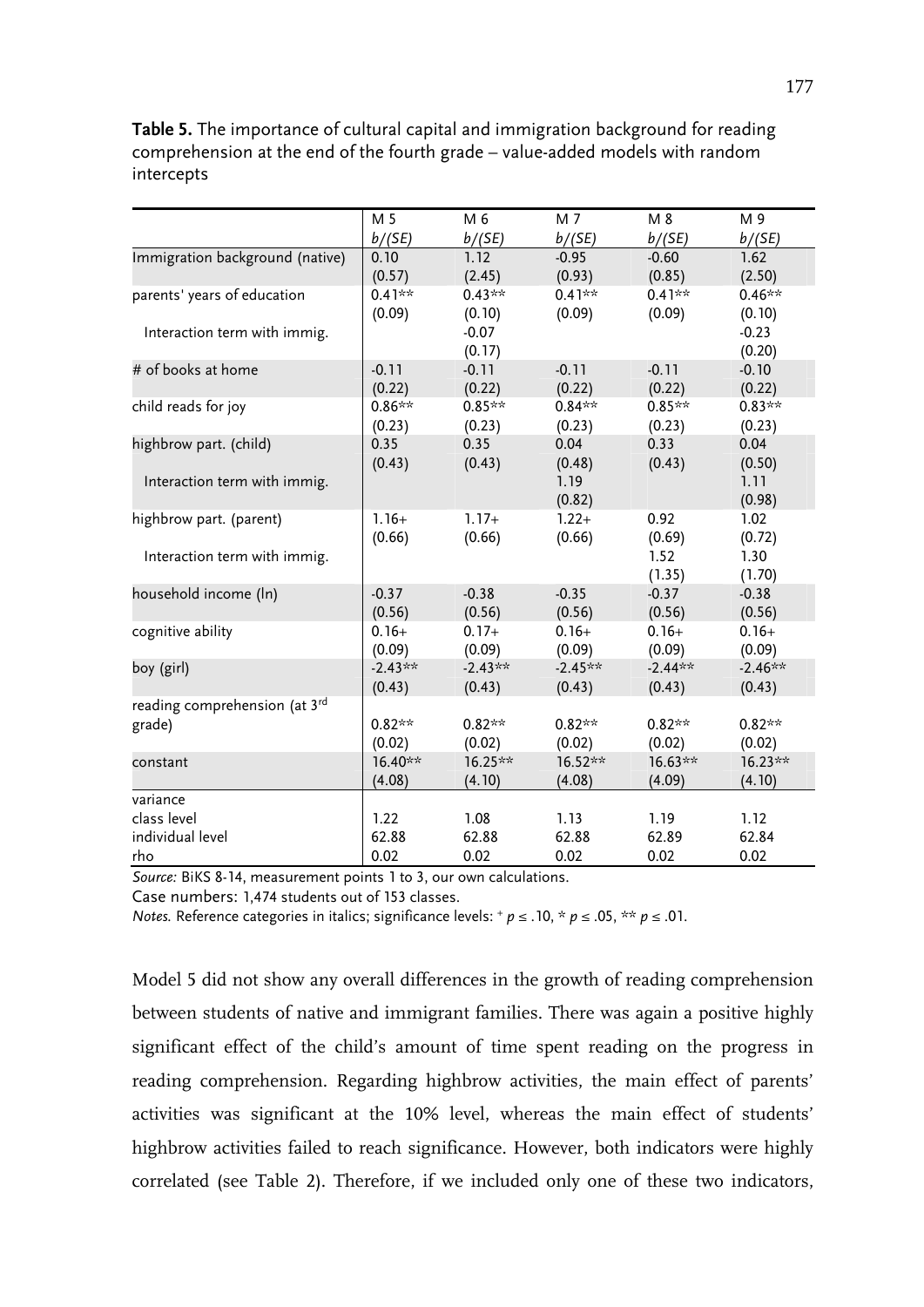parents' activities were significant at the 5% level and children's activities at the 10% level (results are not shown in the table). Consequently, it seems that parents' highbrow cultural activities have a stronger impact on students' reading comprehension than students' own cultural engagement.

Regarding the interaction effects in Models 6 through 9, all of them pointed in the direction suggested by the previously estimated models, but none of the interaction effects was statistically significant. In addition, the comparison of the remaining unexplained variance on the individual level in Model 9 with the individual variance in Model 5 revealed that the interaction terms did not reduce the unexplained variance at the student level. Therefore, the spare Model 5 should be preferred to Model 9, which contained three additional interaction terms. Consequently, the results of the joint analytic model did not provide support for immigrant-specific differences in the importance of cultural capital for progress in reading comprehension at the end of primary school.

### **Conclusions**

At the end of the theoretical introduction on the importance of cultural capital, we posed three main research questions. In the following section, we will discuss every research question separately with regard to the presented results.

The first research question of this study concerned the contributions of different forms of cultural capital to the student's reading comprehension. In order to gain insight into this topic, we decided to investigate progress in reading comprehension instead of merely analyzing reading comprehension at a single point in time. The focus on explaining differences in progress reduces the threat of biased estimations and the problem of reversed causation. For example, students who like reading a lot might do so because they are excellent readers and reading is easy for them. The advantage of value-added models can also have some drawbacks as previous positive influences on the status achieved at the first measurement point cannot be discovered. Consequently, results are conservative (i.e., we might have underestimated the influence of relevant factors). In addition, our empirical analyses still relied on nonexperimental data.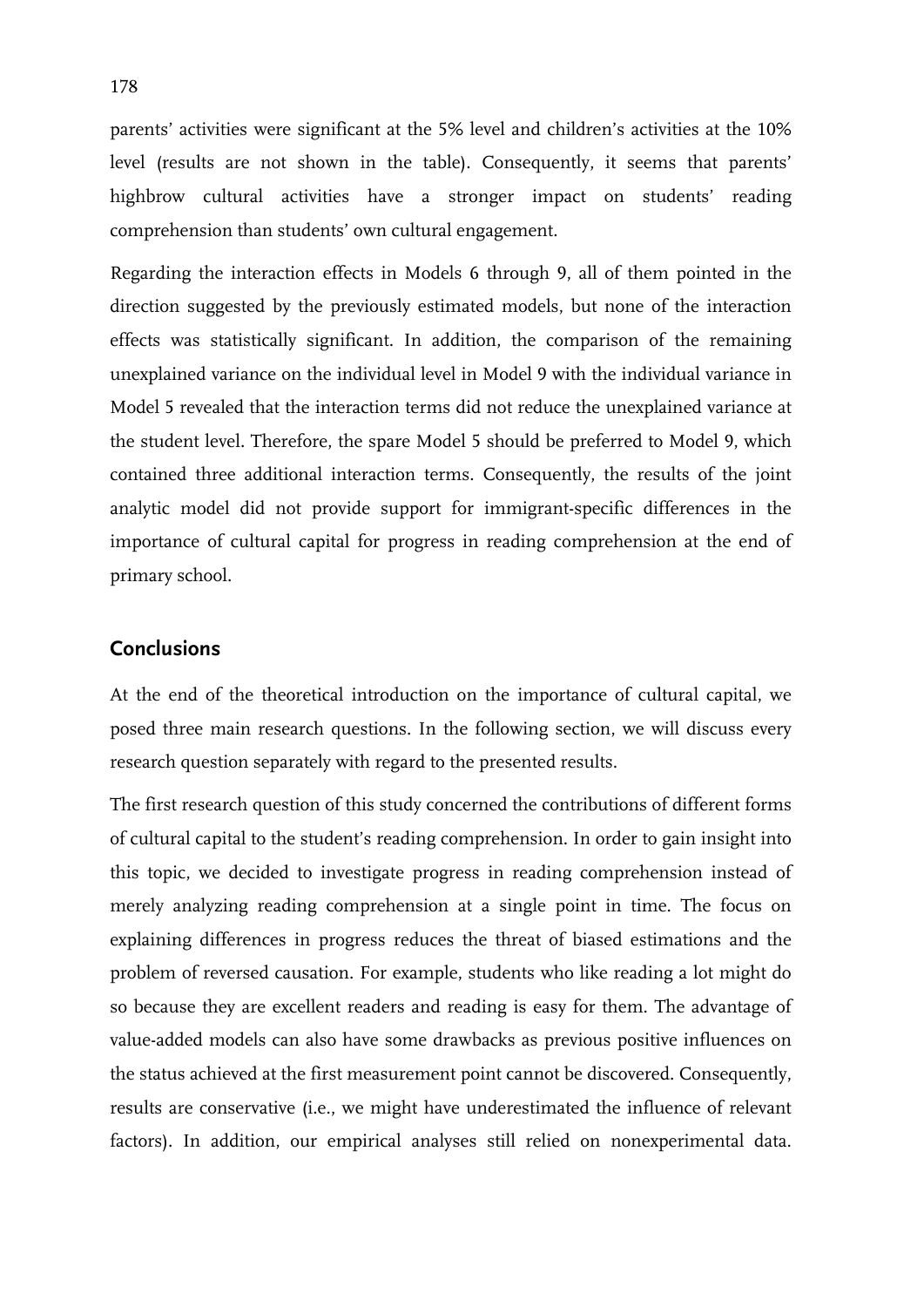Unobserved factors with time-varying influences might be correlated with our variables and therefore might bias the estimated effects.

Our empirical analyses on the development of reading comprehension from the middle of the third grade to the end of the fourth grade indicate that students perform better over time the higher their parents' educational level is and the more time the students themselves spend reading. There is also evidence that participation in highbrow culture promotes growth in reading comprehension, especially the parents' participation in such activities. No effects could be found for the number of books in the household or children's use of libraries. The number of books is an indicator of the opportunity structure. Library visits are also an indicator of the opportunity structure, but might also be an indicator of interest in reading. In addition, parental reading time was not related to the child's competence gains, even if we did not control for the child's own reading time.

How should these findings be interpreted? First, inequalities in reading comprehension increased between children raised in families with lower and higher educational backgrounds during the last year of primary school. Second, this widening gap could not be fully explained by the reading habits or cultural activities of the students or their parents. This means that relevant indicators for explaining the widening gap were missing from our analyses. Third, the student's amount of reading had a positive impact on progress in reading comprehension, but the parents' amount of reading did not. Furthermore, the student's and parents' amount of time spent reading were not substantially correlated with each other. These findings call for a cautious view of simple models that assume that parental reading behavior serves as a role model and is simply reproduced by the students. The findings also raise concerns about the fact that parental reading as such produces a more stimulating literacy environment for the child (e.g., different vocabulary, more complex grammar). However, the available indicators differentiated only between reading newspapers and reading books. Nevertheless, there was no indication of the quality of this reading material, limiting the explanatory power of this finding. This leads directly to the fourth point: the attendance of highbrow cultural events (e.g., theater, classical concerts, etc.). Parents' and students' frequency of engagement in these activities were strongly correlated with each other. This seems quite plausible as the students under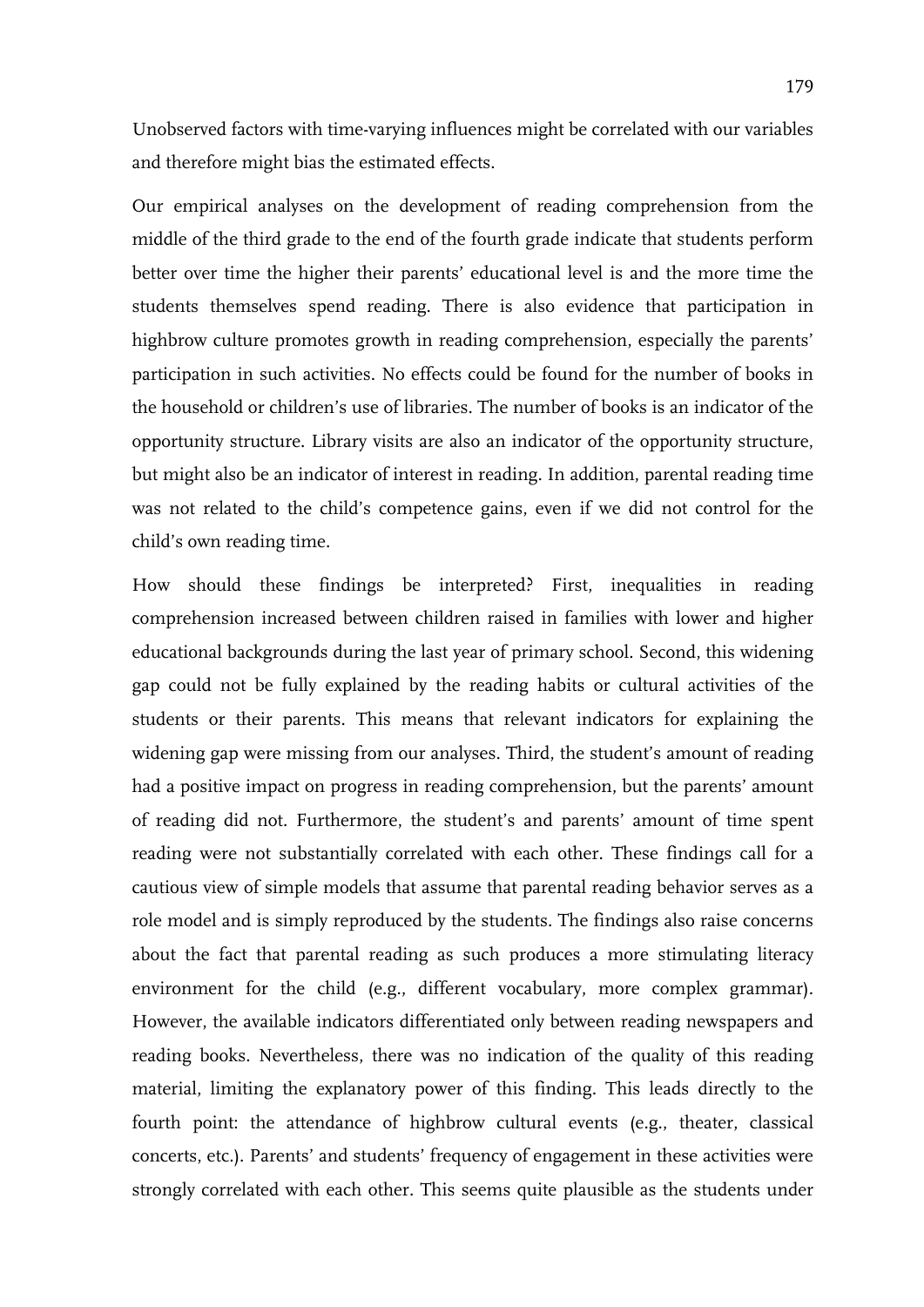investigation were of primary school age, and these activities should be highly influenced by parents' contributions to students' leisure time activities. In addition, the parents' participation in beaux arts exerted a stronger influence on the student's progress in reading comprehension than on the student's own participation in beaux arts. In contrast to the indicators of the parents' reading behavior, the participation in highbrow culture was more clearly related to cognitively demanding activities. These activities seem to enhance competencies in the language domain. However, such activities might also be based on some third variables such as higher parental skills and cognitive capacities, which could also lead to a more stimulating home environment for the student. Therefore, we should be careful about making causal interpretations of these finding.

The second research question referred to differences in the impact of cultural capital on reading comprehension between native and immigrant students. With regard to the existent literature (e.g., Nauck, Diefenbach, & Petri, 1998), we expected stronger relations between measures of cultural capital and academic achievement for native students than for students with immigration backgrounds. This expectation was partially confirmed. Whereas parental education background was significantly related to the development of reading comprehension in the subsample of native students, no such relation was found in the subsample of students with an immigration background (Models M3n and M3i, Table 3). Therefore, it seems that cultural capital in terms of educational level acquired in a foreign country is not as easily transferred to the next generation as the same type of cultural capital acquired in the host country by native parents. However, in a joint model, the interaction term of the educational background of the parents and immigration status did not reach significance (Model M9, Table 5). Therefore, the result of different influences of the educational background of the parents with and without an immigration background on the development of reading comprehension should be interpreted with caution. With regard to cultural activities, the opposite seems true: Participation in highbrow cultural activities was more highly related to reading comprehension for students from immigrant families than for students from native families (cf. Table 4). The tested interaction effects in the joint model, however, also did not confirm these findings from the separate analyses for students with and without an immigration background.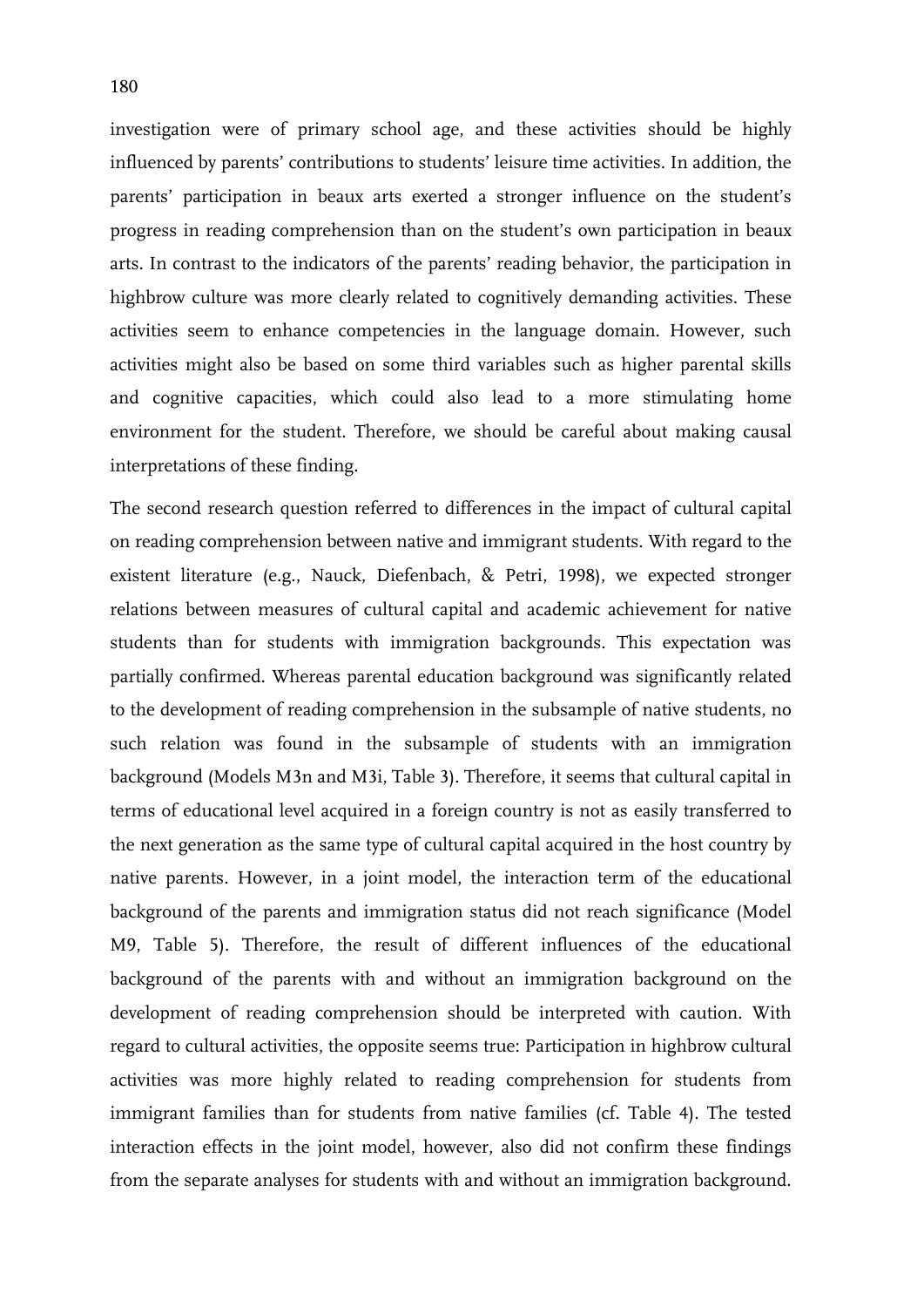Therefore, although only of preliminary status, we might conclude that some forms of cultural capital, especially more distal aspects such as the parents' educational background, are of higher importance for students from native families than for students with an immigration background. Behavioral aspects such as the participation in highbrow cultural activities within the host country, however, seem at least equally influential for the educational attainment of both groups – immigrant students as well as native students. This is consistent with our expectations: Cultural capital in terms of parents' level of education that was acquired in a foreign country is often less directly transferable into students' educational success in another country. Participation in highbrow cultural activities, however, at least as these activities were measured in the BiKS-8-14 study, takes place in the host county and therefore can be more directly converted into the educational success of the students. Finally, a specific feature of the immigrant families in this study was that the majority indicated that they do not use the receiving country's language (German) at home. However, we might consider the use of German language itself as a specific aspect of cultural capital. According to our analysis, there was no difference in the progress in reading comprehension with regard to the amount of German language use in the family (Model M4i, Table 3). This was contrary to our expectations, as the language spoken in the family has been shown to be a relevant predictor of academic achievement, including students' reading competence level (Müller & Stanat, 2006; Stanat & Edele, 2011).

Finally, with the third research question, we asked whether results from the BiKS-8-14 longitudinal study were consistent with the model of social reproduction (cf. Bourdieu, 1974; Bourdieu & Passeron, 1977) or whether our results could provide support for a model of social mobility (cf. DiMaggio, 1982; DiMaggio & Mohr, 1985). The findings on activities of highbrow culture may be interpreted in favor of social reproduction theory in the tradition of Bourdieu. The parents' and children's highbrow cultural activities were highly correlated and the parents' highbrow cultural activities imposed a stronger influence on the progress in reading comprehension. The impact of the parents' formal qualifications on progress in reading comprehension could also be credited toward the theory of social reproduction. However, the strong influence of reading habits, independent of the parents' cultural activities and educational level, counts toward cultural mobility in a broader sense. In a strict sense, in the version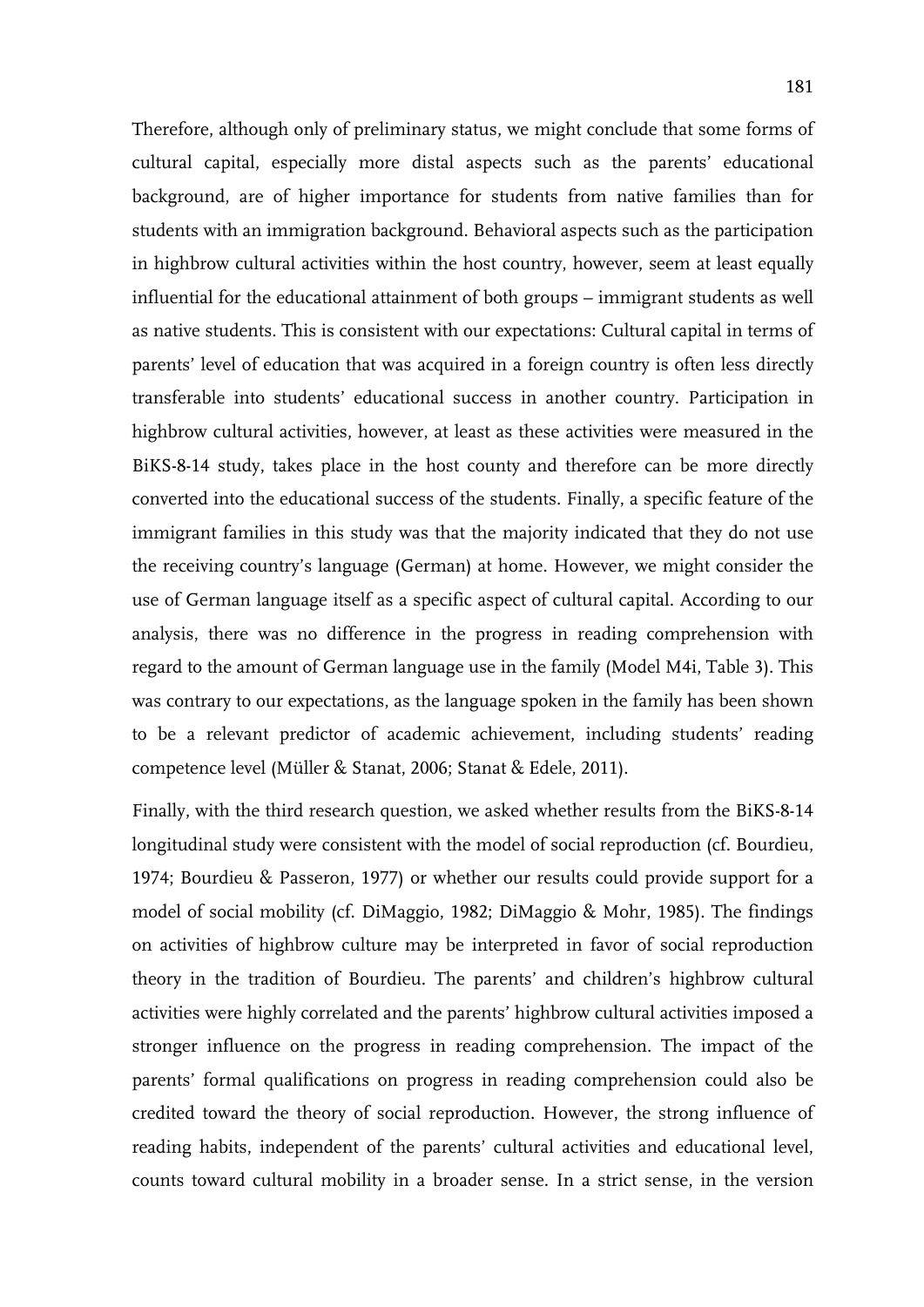offered by DiMaggio and Mohr, cultural mobility is mainly a signal that results in better grading or access to information. In the extended version that we favor, cultural mobility also offers the opportunity for students from lower social classes to adopt the values, knowledge, and skills of the dominant social classes, including academic achievement.

Nevertheless, it should also be kept in mind that our findings are affected by some methodological and conceptual limitations. First, some covariates included in the multilevel linear regression models (e.g., the number of books in the home or the student's reported reading behavior), were not measured on an interval scale level. However, for the ease of model specification and interpretation, we assumed a linear relation between these covariates and reading comprehension. Second, our data were affected by a substantial amount of missing data and sample attrition. Therefore, our results could be biased if the data were not missing at random. Finally, we should be careful about assigning causal status to the reported effects. As only observational data were used, we are unable to exclude the existence of further unobserved or disregarded variables that might explain the relations we found between parents' cultural capital and students' reading achievement. Therefore, further research is needed to explain the mechanisms of social reproduction and mobility as well as differences in these mechanisms between students of different ethnic-cultural backgrounds.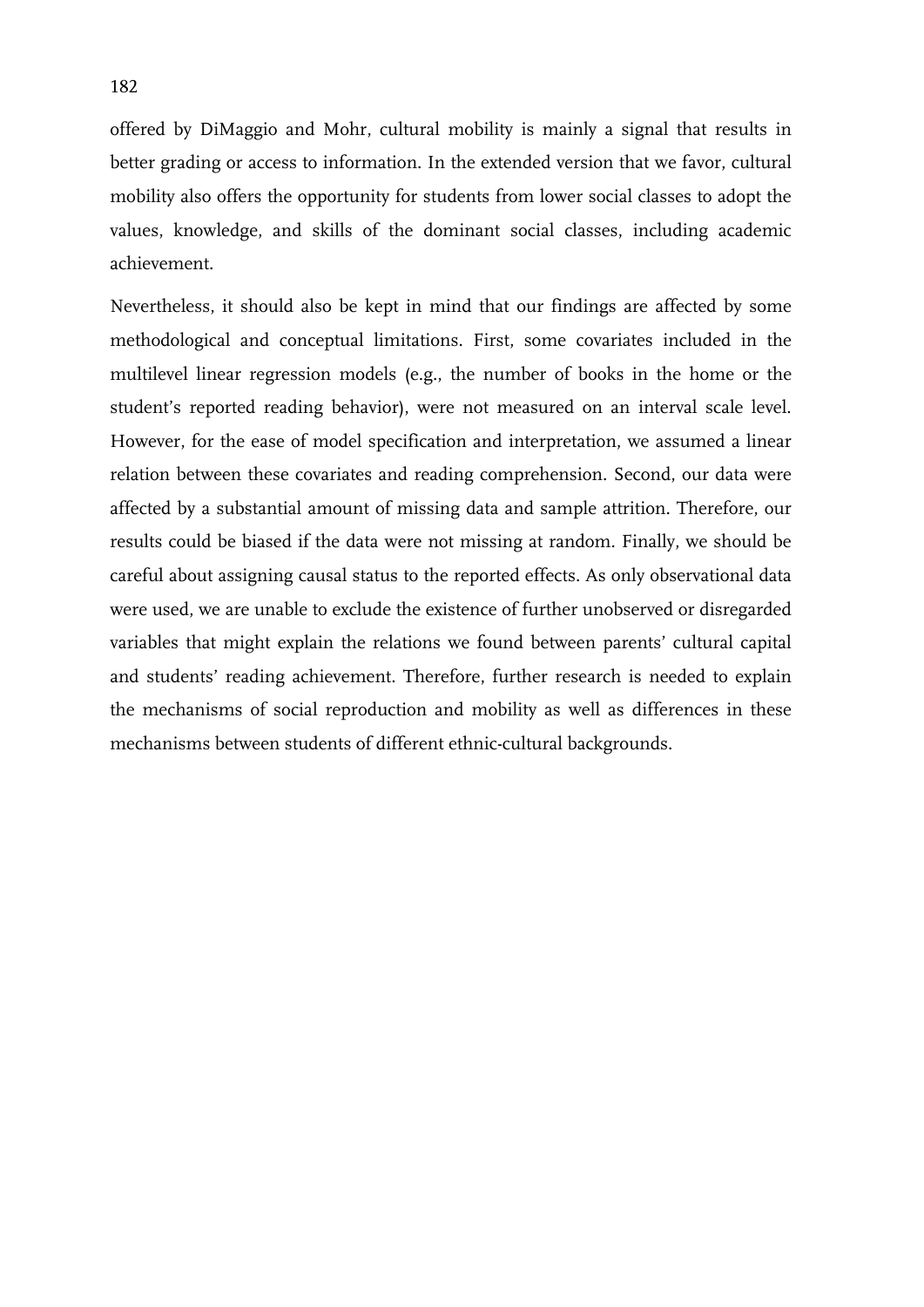### **References**

- Aschaffenburg, K., & Maas, I. (1997). Cultural and educational careers. The dynamics of social reproduction. *American Sociological Review, 62*, 573-587. Retrieved from http://www.asanet.org/journals/asr/index.cfm
- Barone, C. (2006). Cultural capital, ambition and the explanation of inequalities in learning outcomes: A comparative analysis. *Sociology, 40*, 1039-1058. doi:10.1177/0038038506069843
- Becker, B. (2010). The transfer of cultural knowledge in the early childhood: Social and ethnic disparities and the mediating role of familial activities. *European Sociological Review, 26*, 17-29. doi:10.1093/esr/jcn081
- Becker, M., Lüdtke, O. Trautwein, U. Köller, O., & Baumert, J. (2012): The differential effects of school tracking on psychometric intelligence: Do academic-track schools make students smarter? *Journal of Educational Psychology, 104*, 682-699. doi:10.1037/a0027608
- Bouchard, T. J., & McGue, M. (1981). Familial studies of intelligence: A review. *Science, 212*, 1055-1059. doi:10.1126/science.7195071
- Bourdieu, P. (1974). Cultural reproduction and social reproduction. In R. Brown (Ed.), *Knowledge, education and cultural change* (pp. 71-112). Tavistock Publications.
- Bourdieu, P. (1984). *Distinction: A Social Critique of the Judgement of Taste*. London: Routlegde.
- Bourdieu, P. (1986). The forms of capital. In J. G. Richardson (Ed.), *Handbook of Theory and Research for the Sociology of Education* (pp. 241-258). New York: Greewood Press.
- Bourdieu, P., & Passeron, J.-C. (1977). *Reproduction in Education, Society and Culture*. London: Sage.
- Cheung, S. Y., & Andersen R. (2003). Time to read: Family resources and educational outcomes in Britain. *Journal of Comparative Family Studies, 34,* 413-433. Retrieved from http://soci.ucalgary.ca/jcfs/issues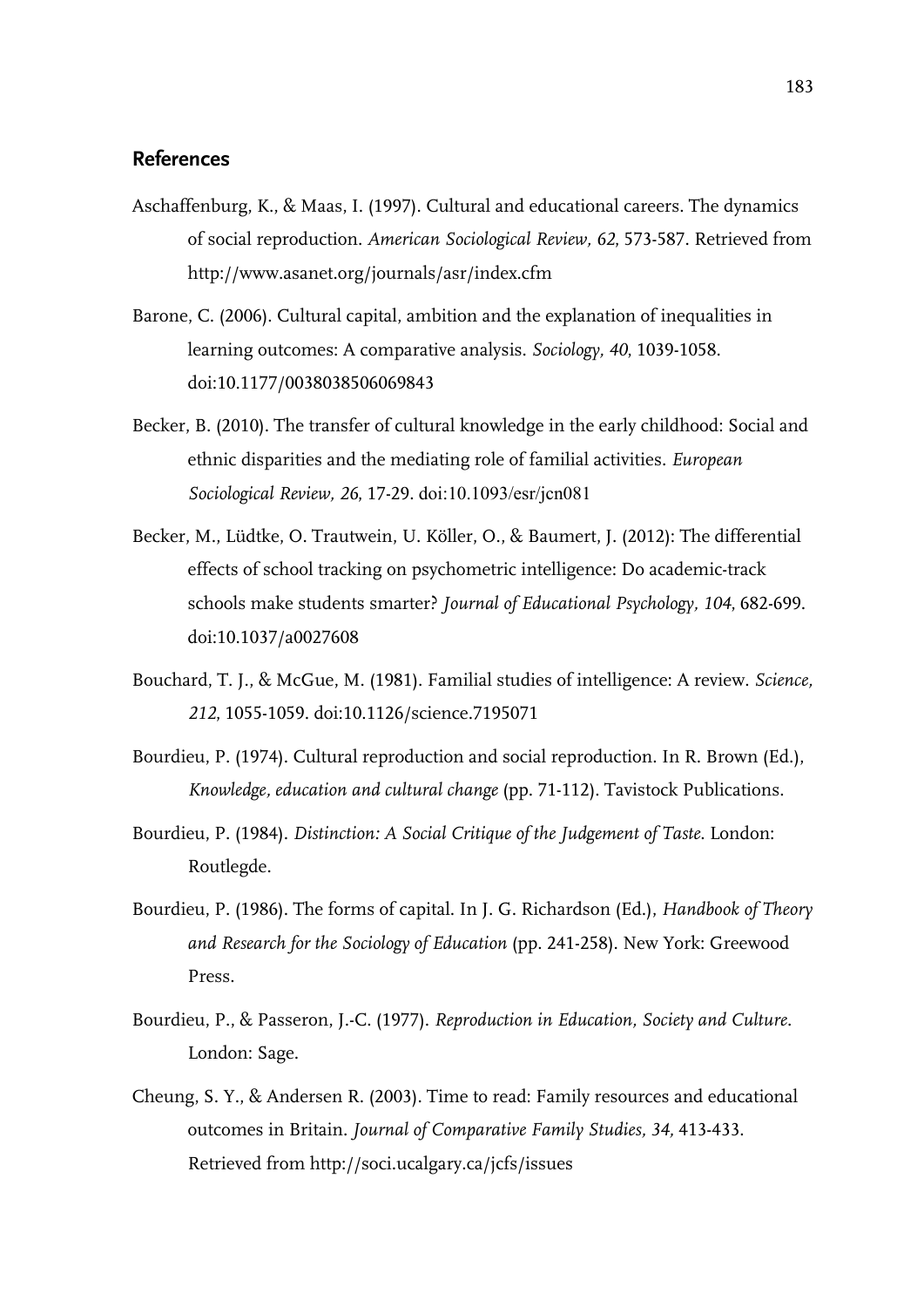- Chiswick, B. R. (1978). The effect of Americanization on the earnings of foreign-born men. *Journal of Political Economy*, *86*, 897-922. Retrieved from http://www.jstor.org/action/showPublication?journalCode=jpoliecon
- Chiswick, B. R., & DebBurman, N. (2004). Educational attainment: analysis by immigrant generation. *Economics of Education Review, 23*, 361-379. doi:10.1016/j.econedurev.2003.09.002
- Crook, C. J. (1997). *Cultural Practices and Socioeconomic Attainment: The Australian Experience*. Westport: Greenwood Press.
- Cummins, J. (2003). Bilingual education. In J. Bourne & E. Reid (Eds.), *World yearbook of education: Language education* (pp. 3-19). London: Routledge.
- De Graaf, N. D., De Graaf, P. M., & Kraaykamp, G. (2000). Parental cultural capital and educational attainment in the Netherlands: A refinement of the cultural capital perspective. *Sociology of Education, 73*, 92-111. Retrieved from http://soe.sagepub.com/content/by/year
- DiMaggio, P. (1982). Cultural capital and school success: The impact of status culture participation on the grades of U.S. high school students*. American Sociological Review, 47*, 189-201. Retrieved from http://www.asanet.org/journals/asr/index.cfm
- DiMaggio, P., & Mohr, J. (1985). Cultural capital, educational attainment, and marital selection. *American Journal of Sociology, 90*, 1231-1261. Retrieval from sociology.uchicago.edu/ajs/about.shtml
- Esser, H. (2006). *Sprache und Integration. Soziale Bedingungen und Folgen des Spracherwerbs bei Immigranten.* Frankfurt a. M, New York: Campus.
- Friedberg, R. M. (2000). You can't take it with you? Immigrant assimilation and the portability of human capital. *Journal of Labor Economics, 18*, 221-251. doi:10.1086/209957
- Hart, B., & Risley, T. R. (1992). American parenting of language-learning children: persisting differences in family-child interactions observed in natural home environments. *Developmental Psychology, 28*, 1096-1105. doi:10.1037/0012- 1649.28.6.1096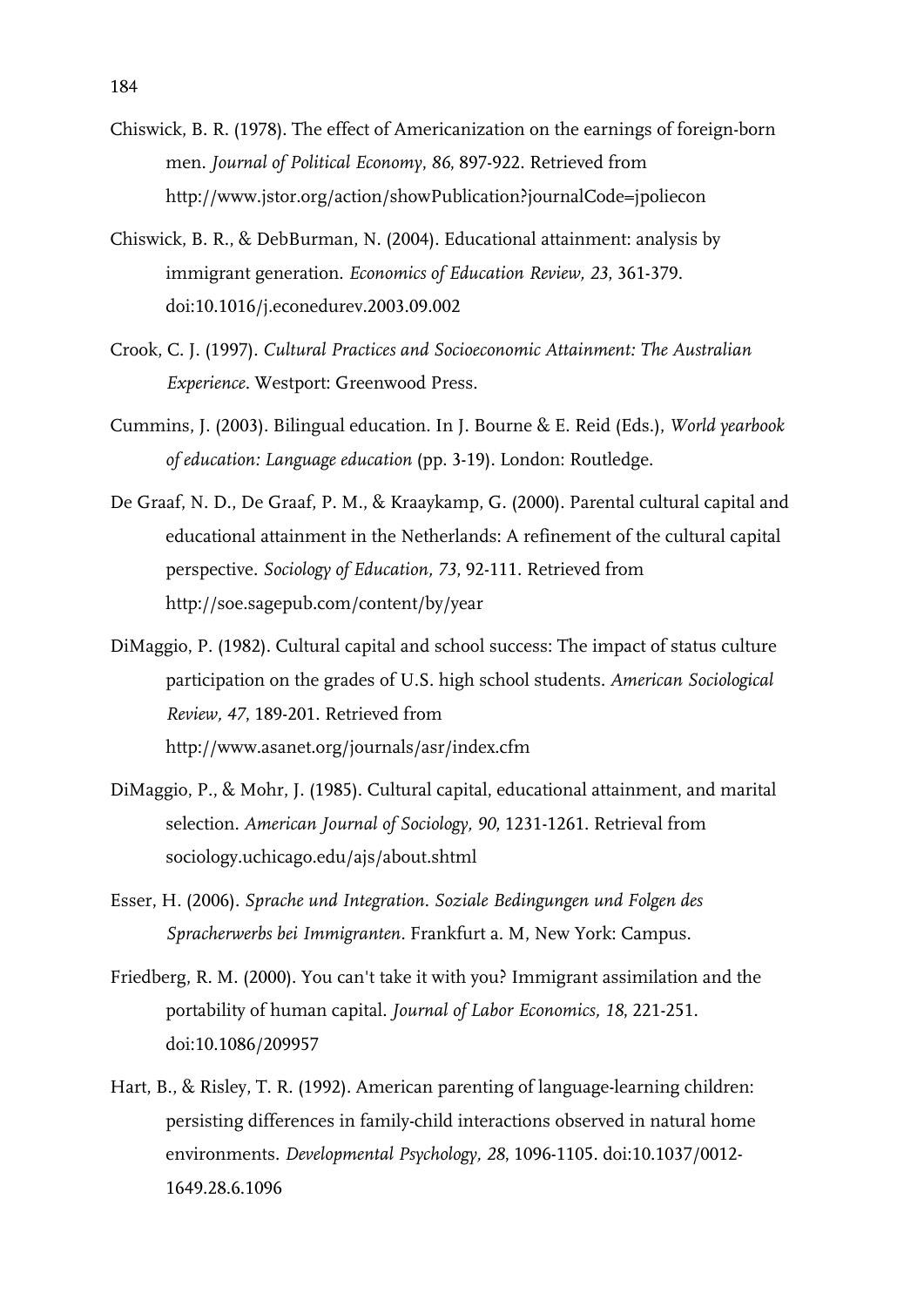- Helberger, C. (1988). Eine Überprüfung der Linearitätsannahme der Humankapitaltheorie. In H.-J. Bodenhüfer (Ed.), *Bildung, Beruf, Arbeitsmarkt* (pp. 151–170). Berlin: Duncker & Humblot.
- Hox, J. J. (2002). *Multilevel analysis. Techniques and applications.* Mahwah, NJ: Lawrence Erlbaum Associates.
- Kristen, C. (2008). Schulische Leistungen von Kindern aus Türkischen Familien am Ende der Grundschulzeit. Befunde aus der IGLU-Studie. In F. Kalter (Ed.), *Immigration und Integration. 48. Sonderheft der Kölner Zeitschrift für Soziologie und Sozialpsychologie* (pp. 230-251). Wiesbaden: VS-Verlag für Sozialwissenschaften.
- Kristen, C., & Granato, N. (2007). The educational attainment of the second generation in Germany. Social origins and ethnic inequality. *Ethnicities, 7*, 343-366. doi:10.1177/1468796807080233
- Lareau, A., & Weininger, E. B. (2003). Cultural capital in educational research. A critical assesment. *Theory and Society, 32*, 567-606. Retrieved from http://www.springerlink.com/content/0304-2421/
- Lenhard, W., & Schneider, W. (2005). *ELFE 1-6: Ein Leseverständnistest für Erst- bis Sechstklässler.* Göttingen: Hogrefe.
- Leopold, L., & Shavit, Y. (2013). Cultural capital does not travel well: Immigrants, natvies and achievement in Israeli schools. *European Sociological Review*, *29,* 450-463. doi:10.1093/esr/jcr086
- Lorenz, C. (2011). *Diagnostische Kompetenz von Grundschullehrkräften. Strukturelle Aspekte und Bedingungen.* Bamberg: University of Bamberg Press.
- McElvany, N., Becker, M., & Lüdtke, O. (2009). Die Bedeutung familiärer Merkmale für Lesekompetenz, Wortschatz, Lesemotivation und Leseverhalten. *Zeitschrift für Entwicklungspsychologie und Pädagogische Psychologie, 41,* 121-131. doi:10.1026/0049-8637.41.3.121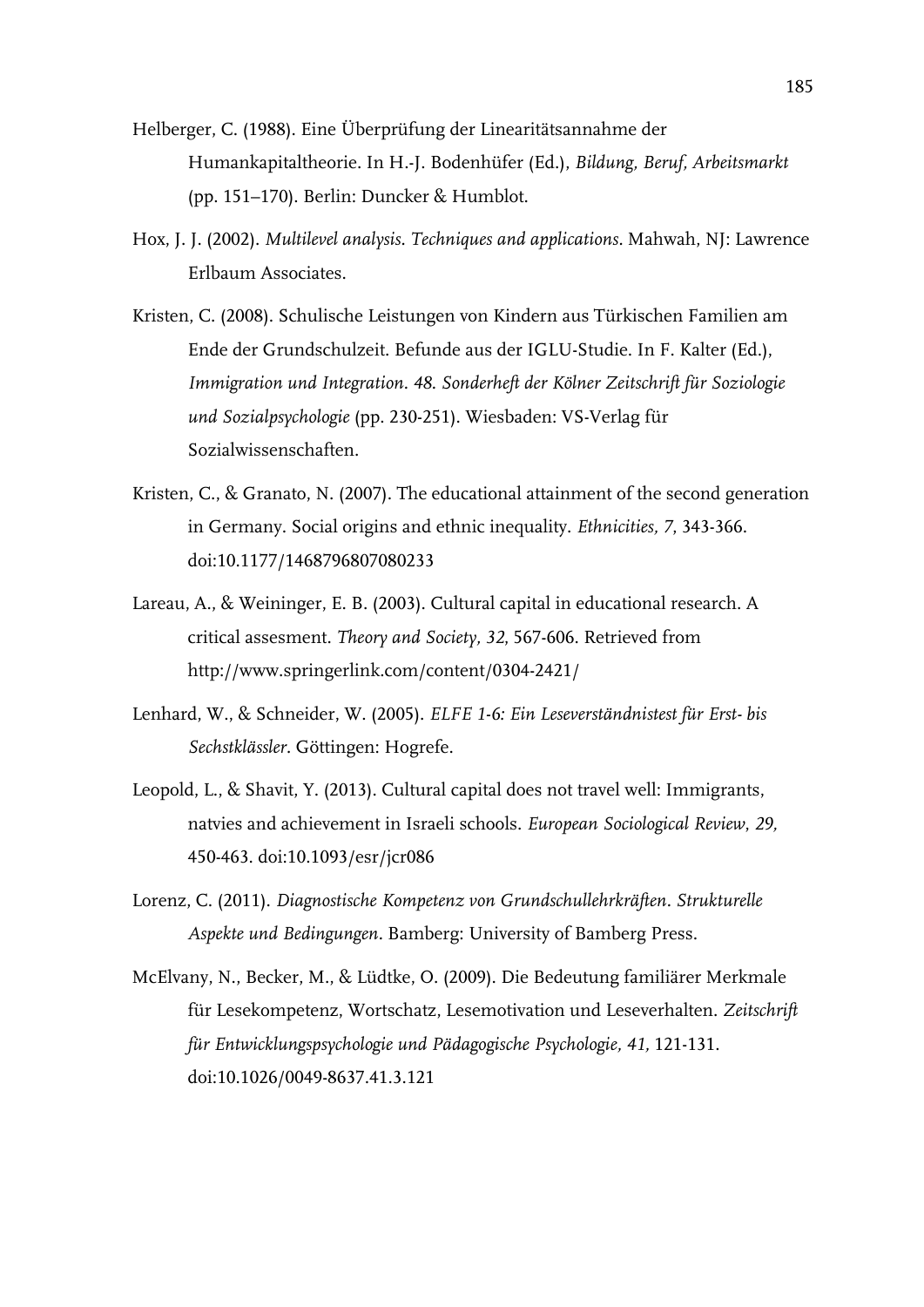- Müller, A. G., & Stanat, P. (2006). Schulischer Erfolg von Schülerinnen und Schülern mit Migrationshintergrund: Analysen zur Situation von Zuwanderern aus der ehemaligen Sowjetunion und aus der Türkei. In J. Baumert, P. Stanat & R. Watermann (Eds.), *Herkunftsbedingte Disparitäten im Bildungswesen. Vertiefende Analysen im Rahmen von PISA 2000* (pp. 221-255). Wiesbaden: VS Verlag für Sozialwissenschaften.
- Nauck, B., Diefenbach, H., & Petri, K. (1998). Intergenerationale Transmission von kulturellem Kapital unter Immigrationsbedingungen. Zum Bildungserfolg von Kindern und Jugendlichen aus Immigrantenfamilien in Deutschland. *Zeitschrift für Pädagogik, 44,* 701-722. Retrieved from http://www.beltz.de/de/paedagogik/zeitschriften/zeitschrift-fuerpaedagogik/archiv.html
- Nezlek, J. B., Schröder-Abé, M., & Schütz, A. (2006). Mehrebenenanalysen in der psychologischen Forschung. *Psychologische Rundschau, 57,* 213-223. doi:10.1026/0033-3042.57.4.213
- Petrill, S. A., Deater-Deckard, K., Schatschneider, C., & Davis, C. (2005). Measured environmental influences on early reading: evidence from an adoption study. *Scientific Studies of Reading, 9,* 237-259. doi:10.1207/s1532799xssr0903\_4
- Plomin, R., & Spinath, F. M. (2004). Intelligence: Genetics, genes, and genomics. *Journal of Personality and Social Psychology, 86*, 112-129. doi:10.1037/0022- 3514.86.1.112
- Rodríguez-Brown, F. V. (2011). Family literacy. A current view of research on parents and children learning together. In M. L. Kamil, P. D. Pearson, E. Birr Moje & P. P. Afflerbach (Eds.), *Handbook of reading research* (pp. 726-754). New York, NY: Tayler & Francis.
- Stanat, P. & Christensen, G. (2006). *Where immigrant students succeed a comparative review of performance and engagement in PISA 2003*. Paris: OECD.
- Stanat, P., & Edele, A. (2011). Migration und soziale Ungleichheit. In H. Reinders, H. Ditton, C. Gräsel & B. Gniewosz (Eds.), *Empirische Bildungsforschung. Gegenstandsbereiche* (pp. 181-192). Wiesbaden: VS Verlag für Sozialwissenschaften.